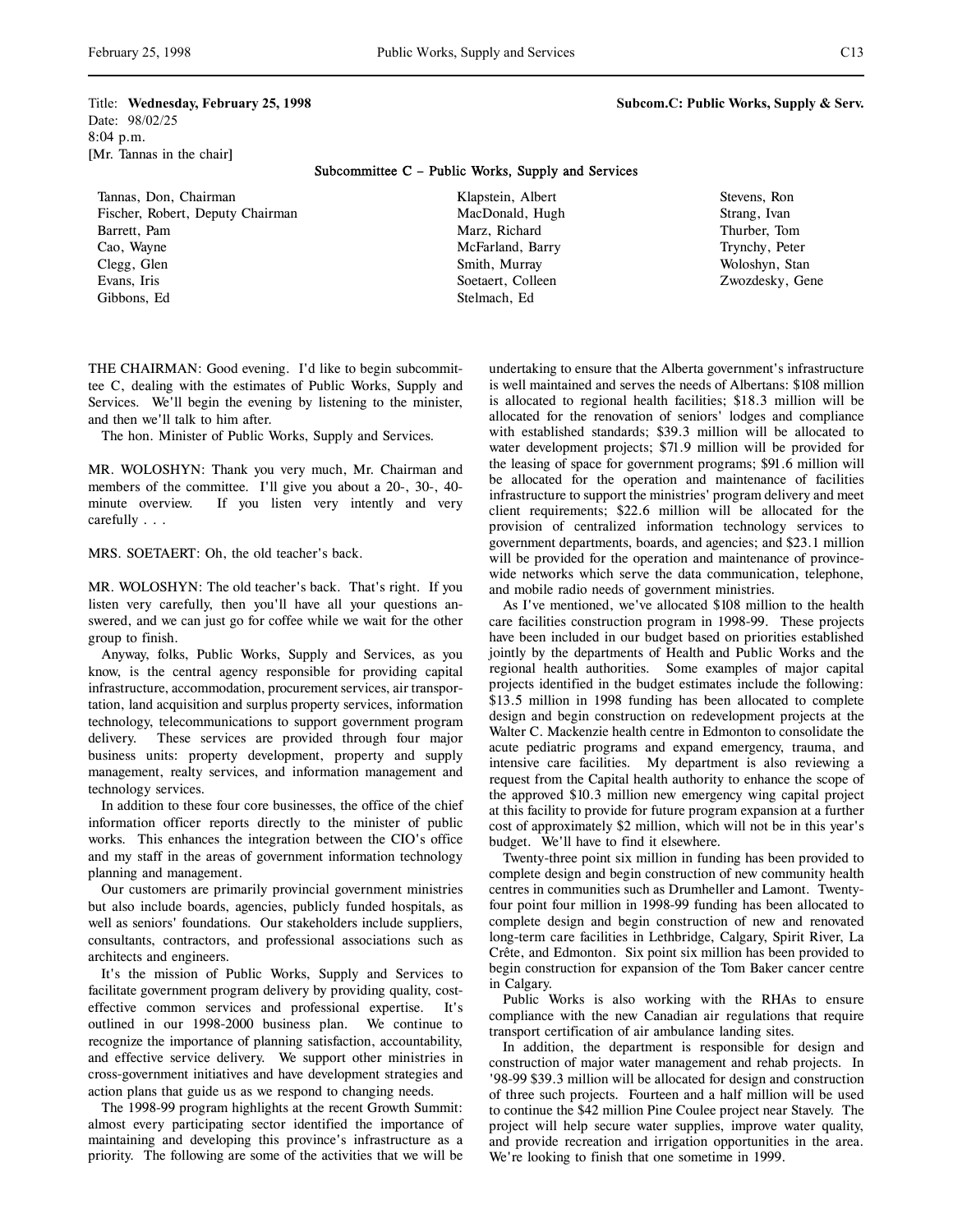Five million has been allocated to the overall \$53 million Little Bow River project near Champion. The project will provide water for municipal, domestic, livestock, and irrigation purposes. Subject to approval from the Natural Resources Conservation Board and the Canadian Environmental Assessment Agency over the next few months, construction could commence in the fall of this year.

Twenty million has been allocated to continue the replacement of the St. Mary dam spillway on the Waterton-St. Mary headworks system. This system provides water for approximately 500,000 acres of agricultural land in four irrigation districts. A number of municipalities and a variety of industrial and domestic users also benefit. The existing spillway is undersized by presentday safety standards and requires replacement to ensure that it continues to operate safely and reliably. The overall project completion is for the year 2000.

Public Works is also responsible for the construction and upgrading of accommodation space for government departments and the maintenance of government facilities. In 1998-99 we've allocated \$27.9 million for this purpose. These projects include improvements and renovations to address health and safety concerns, improve the functionality of facilities, and meet essential program needs. Eleven point six million has been allocated for accommodation services, which include projects that have been requested by client departments and some boards and agencies of government. They facilitate the reorganization of accommodation space due to such things as downsizing, changes in program responsibility as well as shared accommodation between ministries and other levels of government and government-sponsored organizations.

Five point three million has been allocated for cross-government initiatives, which include projects in multitenant or multi-use facilities. These projects often result in significant savings to government.

Eight and a half million for facilities maintenance is comprised of projects initiated by Public Works for required maintenance of government facilities. We're very, very pleased with this one because although our facilities have been generally very well maintained, we're focusing on the improvement of our long-term preventative maintenance programs, and we want to put probably more money in that in the future, budget permitting.

The family and youth court project in the John J. Bowlen Building in Calgary is one example of our ongoing work in the area of facilities upgrading. For this project 2 and a half million dollars has been allocated this year to address safety concerns and improve the facility's functionality.

One topic that's increasingly in the media and of concern to people who are in the know is the whole year 2000 business. The increasing importance of information to the government has enabled us to take a lead role in working with the CIO on matters related to government technology planning and information management. We are focusing on those initiatives, which are critical to the government's future operations.

### 8:14

A key issue which is currently being addressed is the year 2000. As you know, some of government's existing information systems do not accurately recognize dates with years beyond 1999. This has the potential to cause serious problems where operations are time related or dependent on calculations, particularly in the year 2000. If this problem is not properly addressed, information systems may become inoperable as we enter the next millennium.

I am pleased to inform you that we are well on our way to ensuring that critical government systems will be year 2000 compliant by March 31 of 1999. Public Works and the CIO have been actively working with ministries to provide cross-government co-ordination and communication of year 2000 activities including decisions related to systems assessment, testing, repair, and replacement. Through other ministries we have also been supporting the year 2000 efforts of nongovernment entities – RHAs, government boards and agencies – to ensure continued delivery of overall government services. However, we will not be extending this service to the private sector.

To date we have been helping other ministries by conducting research and showing ideas related to year 2000 activities across industry and with other governments and also by assisting in the acquisition of suitable year 2000 hardware, software, and support services from the private sector by specifying compliance requirements in purchasing contracts and establishing a year 2000 test facility so we can verify that PWSS mainframes based on applications have been modified correctly.

Our future plans include the monitoring of progress towards achieving year 2000 compliance of key government systems and bringing any areas of concern to the immediate attention of senior management within individual ministries, also certifying those systems that are year 2000 compliant and monitoring other activities intended to effectively deal with the issues involved. To deal with this year 2000 issue, we'll continue to carefully plan to meet the government's identified needs in a logical and fiscally responsible manner. The year 2000 will not become the driving force behind needless spending on the replacement of systems and equipment.

Mr. Chairman, that concludes my general remarks. I'd be pleased to enter into discussions on topics totally irrelevant to the estimates and answer any questions directly related to the estimates. So if you have questions on the estimates, please refer to them through the page number and the vote number, and I'll be glad to give you specific answers where I can. If you want to ramble on other issues, I'm certainly in a good mood to do that also.

Before we turn the floor over, I'd like to say that we have a very spectacular government gallery behind you. Those are senior members from the department who have come to hear where your concerns are. Give them all a good desk pounding or whatever you do.

THE CHAIRMAN: Thank you, hon. minister. I hope that you weren't treading on either tradition, custom, or historical precedents.

First of all, we'll call on the hon. Member for Edmonton-Mill Creek, followed by Calgary-Egmont.

MR. ZWOZDESKY: Mr. Chairman, I just want to make sure that we've got the procedure right. This is my first visit to 512 in a long while. I am assuming that we'll each be speaking up to 20 minutes and it'll be alternating between the opposition and government members. Is that the basic rule of procedure?

THE CHAIRMAN: That would be the usual. If there are no government members, then we could have one opposition follow another, but normally it goes back and forth as all proper debate in a parliamentary institution would follow.

MR. ZWOZDESKY: Thank you. Having convened at 8:08, I assume we'll have up to two hours if it's necessary?

THE CHAIRMAN: No. There's no two-hour limit. The custom is normally that we finish at 10. I would presume that we would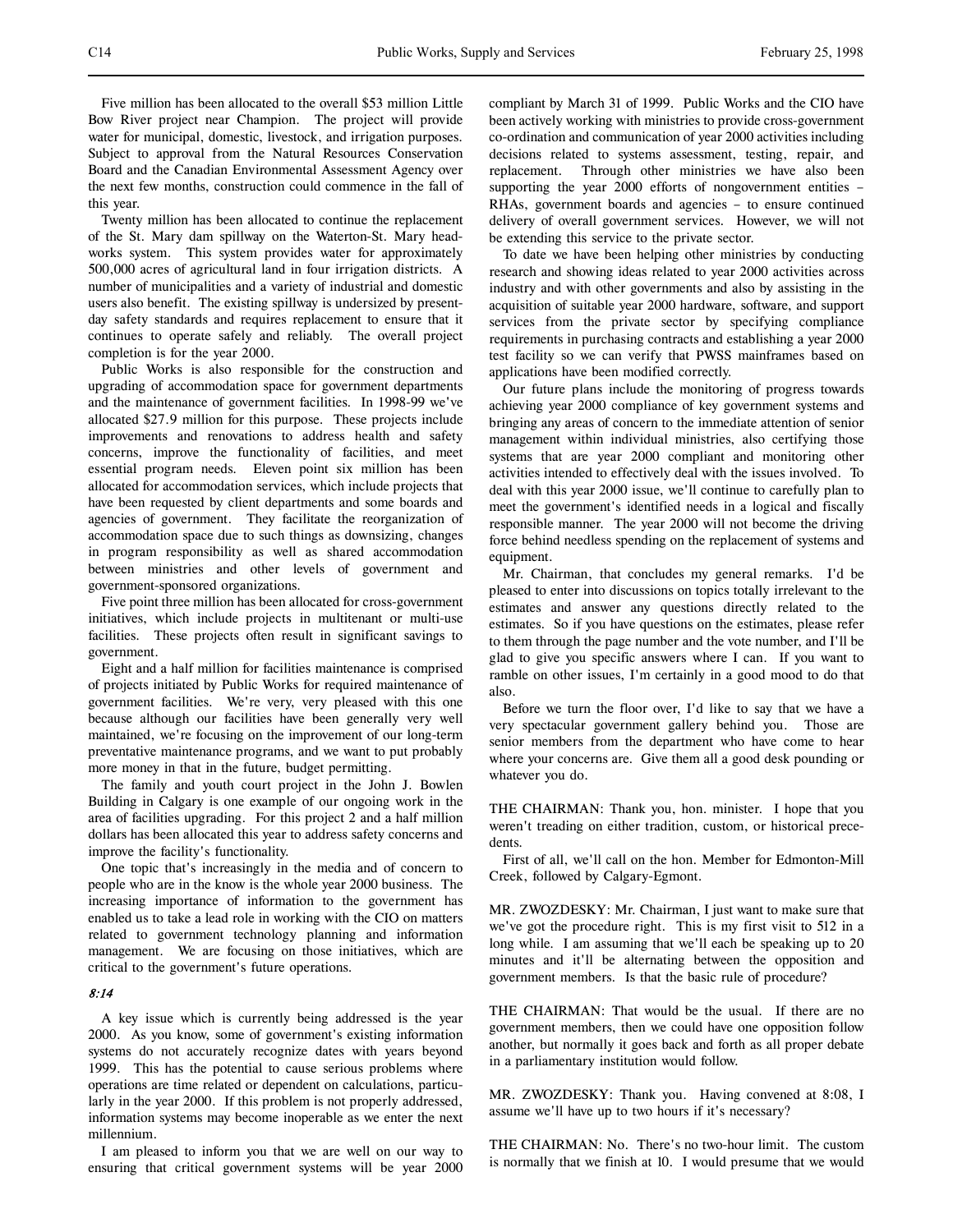have a motion to rise and report progress at approximately that time. If we spend shorter or longer, that's another thing, but 10 has been the traditional custom.

MR. ZWOZDESKY: Okay. Thank you. We were under the impression it was two hours.

THE CHAIRMAN: No. There is no two hours in Standing Orders.

MR. ZWOZDESKY: We may not need that additional eight minutes, because we don't want to call the minister back.

THE CHAIRMAN: Hon. member, just to remind you that it did start this evening at 8 o'clock.

MR. ZWOZDESKY: Downstairs. Yeah.

THE CHAIRMAN: Yes. That's right. We're only a subcommittee of that committee.

MR. ZWOZDESKY: Okay. Let me plow in here. Thank you, Mr. Chairman. I just wanted to make sure that we're clear on procedure.

I want to thank the minister for his opening comments and tell him that I'm looking forward to being his shadow for the next while in this area. It is a new area to me as it is to perhaps some other members here, and I can see straight away with the minister's enthusiasm that this probably is one of the most important departments that the government has under its wing. I'm pleased to share in that enthusiasm.

One of the things I noted in the opening comments made by the minister was his statement that there is something in the order of \$27.9 million allocated in the budget for accommodating space that is necessary for government work, specifically, I would think, things that even relate to the Legislature process. I want to ask the minister to take under advisement within that \$27.9 million perhaps some upgraded space for the subcommittee meetings. It gets a little bit crowded, and room 512, as charming as it is, perhaps is not the best room for a committee this size with all the staff and everyone else. So we're hoping that the minister will take a look at some more appropriate space perhaps in the near future as part of the improvements that are being made with that \$27.9 million.

Having said that, Mr. Chairman, I'm intrigued by a lot of what the minister has said relative to the tremendous responsibilities that he carries in this department, which basically is, I think he said, the central buying agency and central co-ordinating agency for everything relative to information management, which he concluded with, and procurement of services thereto as well as property management and accommodations and providing capital infrastructure to all the departments.

One of the things that I was curious about was: why is it that we have a department like this providing services to government departments such as advanced ed for schools or universities or some of their infrastructure costs? I was just wondering if, as a matter of perhaps protocol, the minister and/or his staff have ever considered whether it would be more appropriate to have those departments of government look after the whole nine yards. Is it really necessary in all cases for Public Works, Supply and Services to in fact perform some of those co-ordinating functions? I'm always looking at how and where we can trim costs; I'm not sure that there is any duplication of effort or not. Just as a general matter of protocol, I wonder if the minister would address that opening concern that I have.

Then I follow right up with the core businesses as outlined on page 310 of the Public Works, Supply and Services business plan and note that the government has a tremendous responsibility in dealing with all the health facilities, all the seniors' lodges, and rolled into that as well major water management projects. So I'm overwhelmed by how much work this minister must have to do, because there must be literally hundreds of contracts that he's responsible for. I'm sure as the days and weeks and months unfold, we'll be asking him questions no doubt relative to some of those items, particularly as they apply to the openness and accountability and transparency of government operations.

In the time available I do want to move quickly to the goals, strategies, and measures, hon. minister, commencing on page 311. I see that there are basically about six primary goals that the minister has outlined for the government in the upcoming year. I have no problem reading through some of these goals, strategies, and measures, but where I do have a concern is with respect to what you might consider to be measurements and/or measurement indicators which I don't perhaps share the same viewpoint on in terms of how they're described and how they're going to be monitored and tracked.

In fact as I look at goal 1, which is to "upgrade our employees' skills to meet future business needs," I think that's a laudable objective. As I look down the page and try and find the exact performance measure that would equate with that, I'm struck by the fact that we're going to attempt to measure the performance in this opening goal according to the percentage of Public Works, Supply and Services employees with a competency profile established.

Now, I don't know how the minister intends to measure performance with that kind of a statement. It seems to me that that's a credible strategy, hon. minister, but my own take on performance measurements is something very specific that says, "Here's where we're starting, here's where we're going, and here's how we're going to get there," and then, "We're going to try and accomplish this amount of reduction or this amount of improvement," something very specific by way of measurement. Usually it's numbers or it's a statistical type of characteristic. So I would ask that the minister make some comment relative to the general tone of the goals, strategies, and measurements.

# 8:24

I'll get into some additional details here. For example, under goal 1 how are we going to know whether or not our employees' skill levels are sufficient to meet the future business needs as outlined? I'm sure there must be a plan underlying this, and perhaps the minister could comment on that. Similarly, what sort of a time frame are we talking about here? We've got a whole year ahead of us, but along the way there must be benchmarks that the minister I think would be setting up for his department to see if we're on track or not. For example, in the Treasury area, Mr. Chairman, we deal with quarterly budget updates that are quite measurable. We know whether we're on track, ahead of track, or off track with respect to revenues and/or expenses for a given department, and those are very measurable, very quantifiable items. So I would hope that the minister would comment on that.

Moving on to goal 2. I'm always happy when I see something related to cost savings, which he says form part of goal 2, that being to "refine the responsibility and accountability framework for common services." I'm curious to know whether or not the minister has particular areas under goal 2 that he's looking for insofar as cost savings are concerned. Has he identified any specific cost savings or targeted any specific areas? Can you give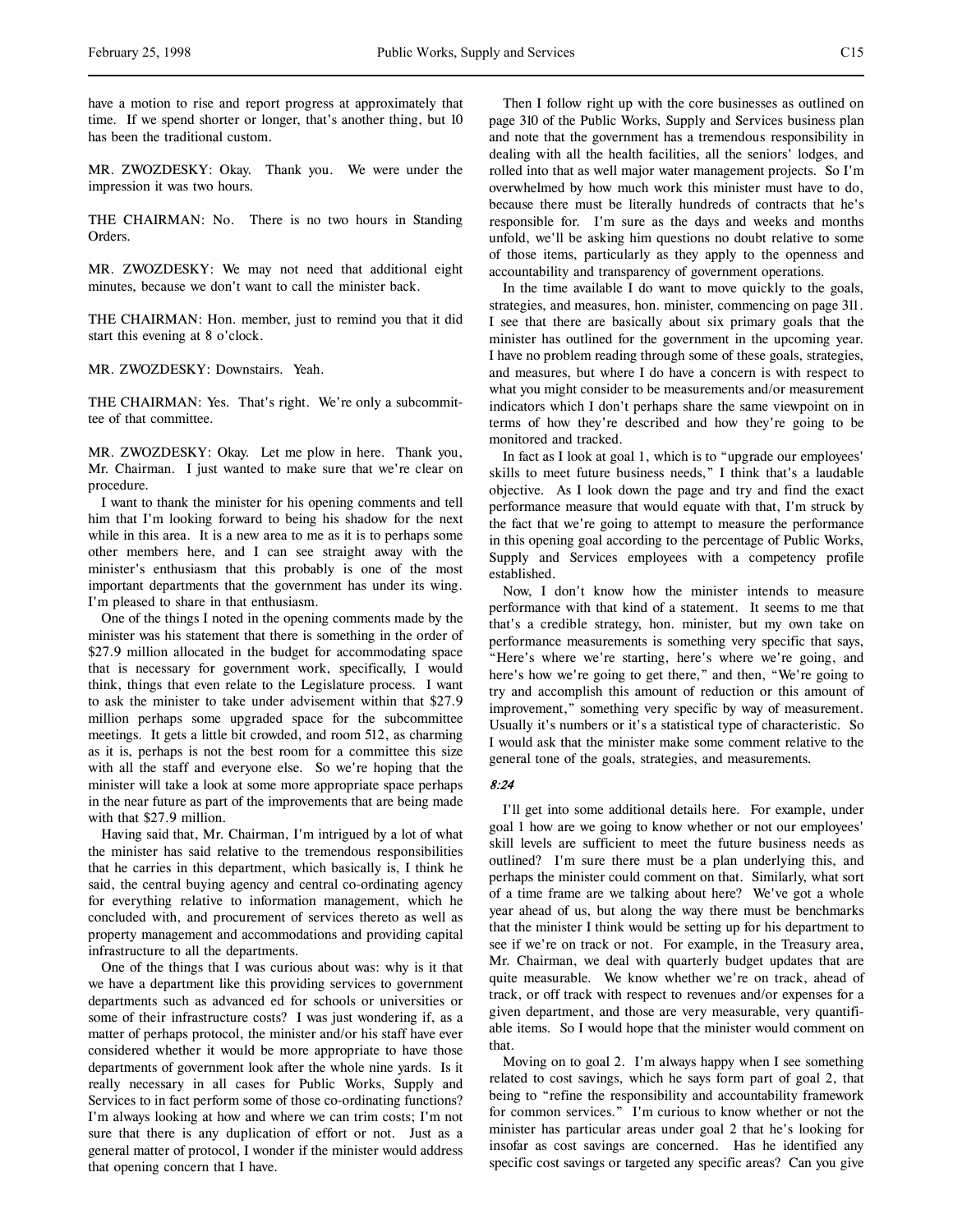us a hint as to where it is you'd be looking for some of these cost savings?

He goes on to say here that "where cost savings can be identified, transfer appropriate budgets and responsibilities for common PWSS services to ministries." It suggests to me that the minister has possibly already flagged some potential areas where some duplication of effort exists. Maybe he could share some of that with us.

Again here we have a performance measure: "percentage of departmental costs charged to or allocated to other ministries." I fail to see how that's a performance measure, unless the minister is prepared to tell us that at the moment, the amount of moneys that are charged to department  $X$  are perhaps too high. If they're too high, then by what percentage does he think they're too high? If they're too high by 5 percent, then we'll be able to track and monitor that as a performance measure and say at the end of the year: "Good job, Mr. Minister. You identified 5 percent of common costs that could have been shared elsewhere or avoided or eliminated. Good job. You flagged something there. We've tracked it, we've measured it, and you've accomplished it." On the other hand, if they don't accomplish it, then we can come back and ask them why they didn't accomplish it. That starts to become more of a characteristic of performance measurement.

It sort of ties in, Mr. Chairman, with a theme that I've been trying to develop for at least a year now, and that's the whole issue of performance-based budgeting versus program-based budgeting, where you have specific performance requirements, specific targets that are identified, that are trackable and in the end measurable. Then we have very good open and accountable government, which I know this minister in particular is very, very high on. I support him in that cause.

As I go on to goal 3, I notice here that there's again a very laudable objective: "provide services that meet or exceed client requirements." I want to just move straight down to where we have performance measures and indicators, and one of them is "results of client satisfaction surveys." Then it goes on to list some very nice charts, which we're happy to see, where 5 indicates a very satisfied client and 1 indicates a dissatisfied client. But I would ask the minister if he would tell us how it is that they measure client satisfaction specifically. I understand there's a survey, and that presumably is a series of questions and/or perhaps interviews that the minister or, more specifically, his staff have with clients. Could he share some of those surveys with us so that, again, we'll see what it is they're trying to please the client with? That would become a more quantifiable and more easily measurable benchmark, as far as I can see.

Now, in that respect on goal 3 I want to also ask the minister how often these surveys of satisfaction or dissatisfaction are done. For those who maybe don't know where I'm at, I'm referencing page 312. Similarly, what are the costs, hon. minister, with respect to these surveys? So in a nutshell, how frequently are they done, what is the nature of them, and how much do they cost? Over what sort of time period do they take place? Is it your own department that actually does these, or is this a contracted-out service? The reason I ask that question is because I'm always concerned with the arm's-length aspect of surveys and questionnaires. Sometimes if it's the government department itself asking another government department – it's kind of like the government asking the government – well, I can tell you that you're going to probably get a fairly high satisfaction rating. Well, it just wouldn't be kosher – would it? – for one government department to criticize another one.

If you have an outside independent evaluation at least from time to time, then you get a very helpful product in the end. Of course, it would be up to the minister whether he'd like to share that information with the world or not, but my point is that you get an independent evaluation. I would ask the minister if that is in fact how he goes about doing these surveys or perhaps if he would consider that in the future if that's not the case at the moment.

Goal 4 I'm going to leave temporarily except for a comment on the performance measure itself, where I finally see something that really does begin to, in my view, approach a performance measurement. That deals with performance measurement 1, although it's not numbered. It appears on page 314. I'm struck by the statement at the bottom of that paragraph, where it says, "Future targets reflect reinvestment in government infrastructure required to maintain facilities at an acceptable level." I don't know what an acceptable level is, but surely there must be criteria within the department that would tell me and give me a little higher level of comfort with respect to the government infrastructure spending and what is considered acceptable. In short, Mr. Minister, how do you define acceptable so that I'll have a better chance of monitoring and tracking it and perhaps having some meaningful input down the way?

Similarly, the next performance measurement says, "This is an indicator of how effectively PWSS is minimizing the environmental impact of operations." Now, this causes me some concern. I'm not what they would call a tree hugger type of environmentalist, but through the good education programs that my daughter and my son have been involved in relative to the environment, I've become much more aware of the importance of a clean and healthy environment, particularly as it relates to the workplace in this case, which the hon. minister is responsible for. In fact, I have a little bit of a problem in my own office right now at the constituency level, where we find that we're breathing stuff that's falling out of the ceiling. It's not the minister's responsibility; it's a constituency responsibility. But I raise the point, Mr. Chairman, simply to zero in on the fact that there are concerns that have been brought to my attention in a very, very personal way.

The final one is just one I require some explanation on. At the bottom of page 314 it says: Proposed Future Measures, Building Condition Rating Distribution. I don't know what that means, hon. minister. Just a simple explanation will suffice. I've never heard that terminology before, so in your responses I'd appreciate a quick comment from you, if you wouldn't mind. I want to move quickly to goal 5.

How much time do I have left, by the way? Four minutes? Oh, dear. Well, I'd better get it out now.

### 8:34

Under this item there's a comment made which pertains to a performance measurement, and that's to do with the tendering process. I want to know from the minister about the tendering process surrounding architectural contracts, which undoubtedly the minister has been aware of in a sharper and more focused way, perhaps even by media today.

I'm struck by an architectural contract which I believe was given to a firm owned and operated by Mr. Peter Burgener. As I understand it, it is really two separate contracts. One of them is for the design of the Calgary family and youth court. The second one, I think, is for the Rocky View Lodge in Crossfield. My understanding is that whereas I would prefer to see everything tendered, in this case the government simply awarded these two contracts to Mr. Burgener's firm. I don't know the gentleman, but I'm sure he's a credible individual. I would just like the minister to explain if it's true: did two contracts get awarded, without being tendered, to Mr. Burgener's firm up to an amount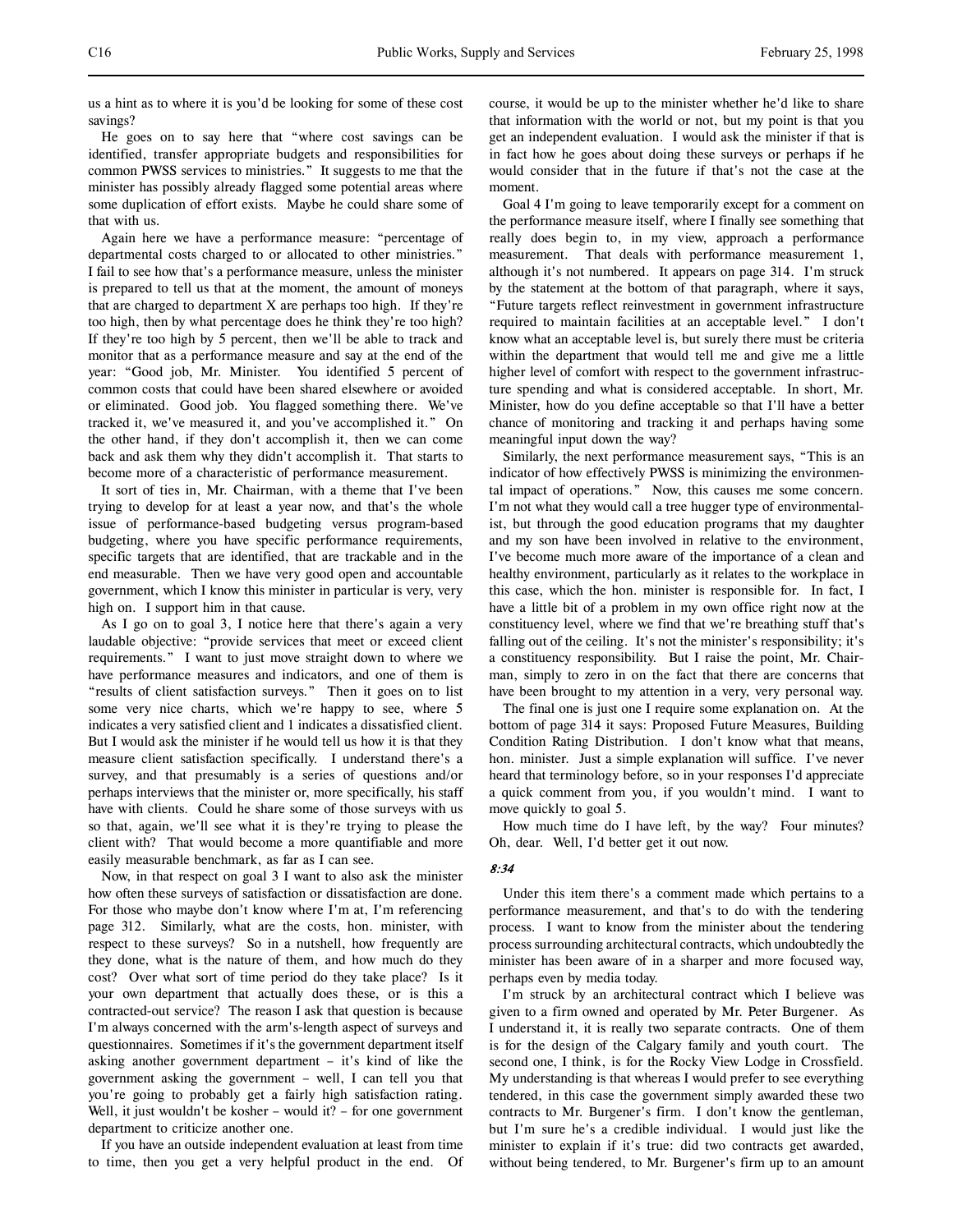not exceeding \$10 million or not? If that's true, that they did, then perhaps the minister could just explain something that I don't understand about the tendering process and clear up for me why those two contracts were not tendered.

I note that he does have a very measurable outcome here, specified a little later on on page 315, where he says, "This measure shows the number of Alberta businesses using the national electronic tendering system." I think that's an easy target to monitor. Undoubtedly there are some statistics that the hon. minister has regarding how many contractors use this service at the moment and, secondly, how many more perhaps he expects to bring on. Expressed as a real number or expressed as a percentage, that becomes a very real target that we can measure and identify.

The other point, very quickly in the minute or so remaining, has to do with the strategy to "expand and diversify private sector involvement in the delivery of accommodation services." I'm curious to know, Mr. Minister: have some of these deliveries of accommodation services have already been privatized, or is that an area you're looking at privatizing? I'm not familiar enough, Mr. Chairman, with what is exactly intended there, so I was curious to know whether or not the minister has in mind the possible privatization of some of those services. If he's contemplating those, could he share them with us? By the same token, I'm also interested to know what other aspects of PWSS might possibly be up for privatization. I hear the bell has sounded, so I'll stop there and I'll pick up a little later, if I might.

Thank you.

THE CHAIRMAN: Thank you very much. Before we call upon the minister, I wanted to indicate that the chair has caught various signals, and not being a trained auctioneer or bid catcher, I believe that the following have indicated a willingness to enter into the discussions tonight: Calgary-Egmont, followed by Spruce Grove-Sturgeon-St. Albert, followed by Little Bow, followed by Edmonton-Manning, followed by Leduc. [interjection] No? Okay, they obviously never caught it.

So instead of Leduc we will have West Yellowhead and Calgary-Buffalo.

MRS. SOETAERT: Mr. Chairman, to clarify. After Leduc, should it not be back to this side, back to the opposition side before it's West Yellowhead?

THE CHAIRMAN: To go over it again: Calgary-Egmont, Spruce Grove-Sturgeon-St. Albert, Little Bow, Edmonton-Manning, West Yellowhead, Calgary-Buffalo.

MR. ZWOZDESKY: He's got it right.

THE CHAIRMAN: Okay? Good. Hon. minister.

MR. WOLOSHYN: Thank you. If I were to answer all those questions in detail, I could be going on for half an hour, so I'll just hit the highlights if I can, and then we can pick this up at some point. With reference to your reference to the architects. It is not the practice to tender architectural work until the number gets high enough to make it worth while. The reasoning behind that is that if you tender – for example, I don't have the two at the top of my head, but I believe the one for the lodge was in the neighbourhood of \$150,000 – that may take a three- or four-year period of time. That's one project. If you ask, say, 10 architectural firms to tender and it costs each one \$5,000 and nine of the

10 don't get the job, then you've got \$45,000 in industry essentially wasted if you will.

We have architects who have worked with the government who are qualified architects. We have a committee which selects for projects, which is chaired by the deputy, and it's a departmental committee. We go at firms, not individuals. So in the case of what you're referring to, you're referring to BLK Architects.

One of the criteria we would use specifically in the lodges: if the architect did the consulting work on the condition of the lodge initially, then when it flipped over into the construction sequence, in order to save time and money, where possible we would try to get the same architect back, if it's feasible. If it isn't, it isn't.

Consequently, in terms of tendering architects or consulting engineers, we go firm to firm, and it's basically one that the minister does not get involved in. The industry is very happy with the process, which is the important part, and it is costeffective both to the industry, who is doing the bidding, and to the government, which is getting their services.

So I hope that clarifies that particular situation. We deal with the firms, and we have a selection committee within the department that would do that. If the projects are expensive enough, then we would go into getting proposals from firms and prequalifying and so on. Okay?

Going back to some of your performance measures, we do those in-house. I don't think I have any problem in sharing them with you. I'd have to dig them out, mind you, but we can certainly do it. They're done basically through questionnaires, interviews, and so on. It's an in-house activity, so it would vary on which one we're doing. It's annually, semiannually, more frequently, on completion of project, and so on. But if you're interested, at some point down the way we could go into it in more detail.

The part that you referred to, the broad area of responsibilities of the department, I think you're very accurate in your observation. But please keep in mind that the minister is only one person and the effectiveness of the department is a direct relationship to the effectiveness of the staff. I think we have been able to not only build up but retain a very, very good staff in Public Works. So if I pretended to know all the answers in any particular area of our core businesses, I would be deceiving myself immensely and trying to deceive you, and you wouldn't buy that for one minute. What I'll say on that particular observation is: yeah, we do a lot of work, and I get involved as much as I can as minister. Essentially, the effectiveness of the department is a direct result of the quality of staff that we have, and I would like to commend them for that.

You made some references to whether Public Works should be co-ordinating with respect to Advanced Education.

#### MR. ZWOZDESKY: As an example.

MR. WOLOSHYN: But that example, hon. member, we should clarify. Public Works, unless invited to help in some way, would not be involved with projects that universities are doing. The funding would come through Advanced Education. They do their own.

We are involved very heavily, for example, directly with the AVCs, and that will be diminishing as they get onto their own board governance. Then it would be a matter of relationships: how much we could help them to save money, if you will, and be of service to them. I'm not too terribly sure at the moment of just how that would work. Since they are a publicly funded institution, we would want to make sure that for any kind of assistance we could direct their way to save the public dollar and stretch it,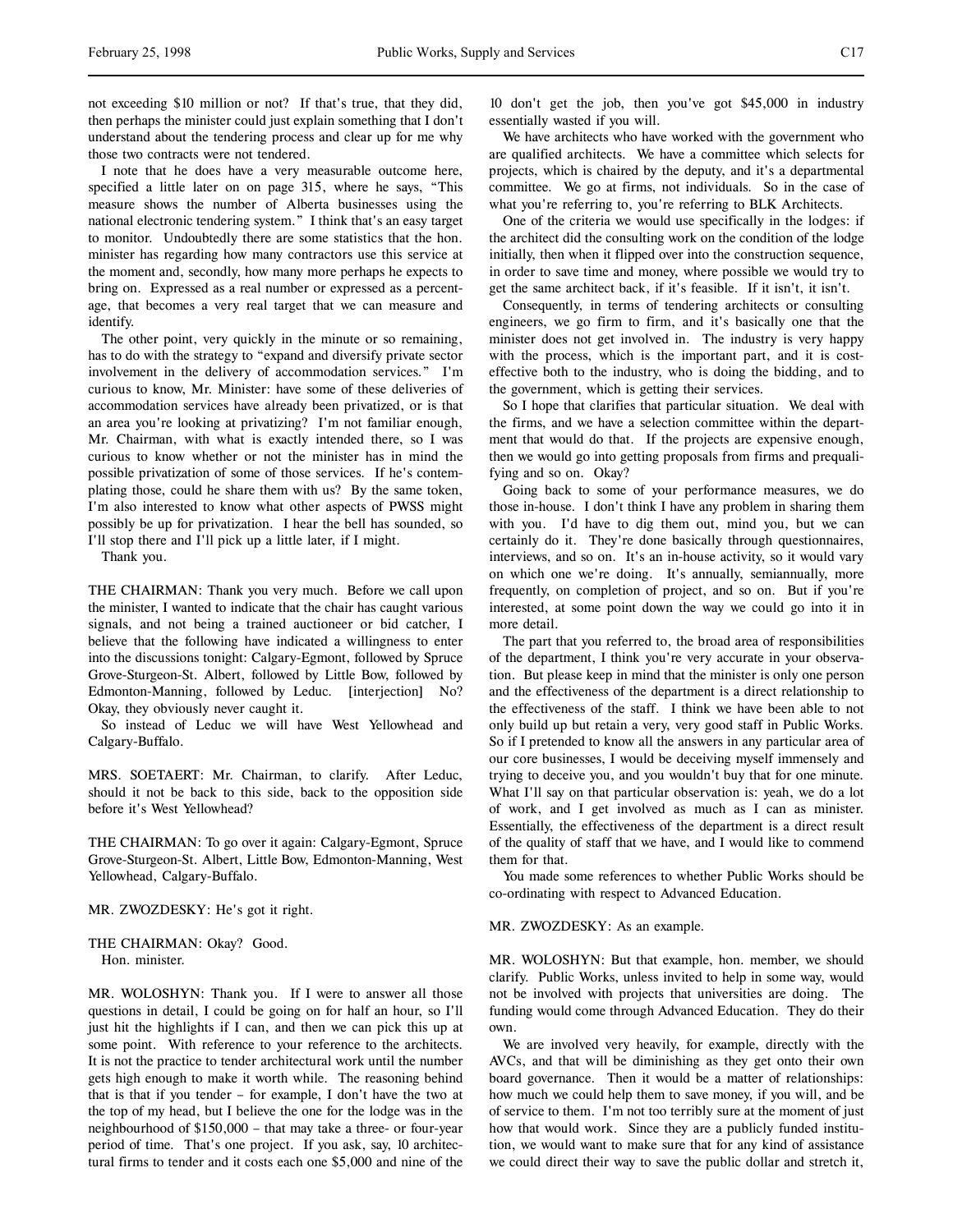we would in fact be looking at those. As you are undoubtedly aware, the AVCs are on their way to board governance, but we're doing it in a structured fashion to ensure that the boards can get their heads around programs and facilities and so on.

The question always comes up, and I guess it's a fluid question: should we or shouldn't we be into that and how much, to be effective? For example, with hospitals, depending upon the health authority, our degree of involvement with them would be a direct relationship to their request for our assistance other than the monitoring that we have the responsibilities for as a department.

# 8:44

The question you opened your comments with. I do agree with you that the subcommittee room here is not very conducive to this. That is a personal opinion. I believe that the proper channel for changing that, since this is a meeting of a subcommittee of the Leg. Assembly – the concern would best be brought through the Speaker's office through Members' Services or whatever way it is there. Quite frankly, I may be overstepping my bounds if as minister I'm trying to direct where the Leg. Assembly does their business. That's more the Speaker's and the Members' Services purview. But certainly if that request were to come forward, we would look at doing a proper thing. It would not be in this building, because we simply don't have the space. However, at the Leg. Annex there are some places that we could look at creatively to do a committee room that may be more conducive to members using it.

You had quite a few others there and comments. I didn't write them all down, but generally speaking I think I've sort of highlighted those.

I believe you referred to goal 1 in the business plan with respect to personnel training. This appeared for the first time, I believe, on last year's business plan. What we're trying to do is to first of all identify the skills, if you will, in some meaningful fashion that particular positions require. That's on an ongoing process; we're doing that. We've done that in two or three broad categories already. What we're trying to then do is evaluate the employee's skills against the positions they're holding and then put in a training program, if there is a deficiency, to in fact make up a deficiency.

So although it's sort of one-liners here, the program is there. It's a valuable one. The measure of these things, as you know, is sometimes difficult, but at the end of the day, when you see we're rolling on this one, I think we will find as a department that our performance levels without big pushes are going to increase and employee satisfaction is going to be high. But the biggest thing is that the employees will know what the expectations are of the positions and how and where they rate according to it. What's more important, we'll be providing a vehicle for them to access the training to meet those expectations.

Generally, I think I've hit the highlights. Mr. Chairman, I'll give up the floor to the next questioner.

## THE CHAIRMAN: Thank you, Mr. Minister.

The hon. Member for Calgary–Egmont, followed by Spruce Grove-Sturgeon-St. Albert.

MR. HERARD: Thank you, Mr. Chairman. At the outset, I don't intend to take anywhere near 20 minutes. In fact, it will hopefully be under 12 minutes so that we can recover the eight minutes that we were worried about before.

Essentially, I want to deal with only one particular area. It's totally within the office of the chief information officer, who reports to you, Mr. Minister. I believe this to be an extremely

important area, in particular for my rural colleagues, who I know will perk up now and listen, because what I'm going to be talking about affects them more than anyone else. Essentially I want to talk about goal 2 in the business plan. The last bullet says:

- Steer the development of network access to support Alberta's information resource needs.
- Under goal 3 there's another one that speaks to that. It says: Work with all government ministries, and through them to Albertans, to make them aware of the strategic importance of information resources to the economic prosperity and social well being of Alberta,

and in particular rural Alberta. Goal 4 speaks to: Ensure that an advanced communications infrastructure spanning all of Alberta is available to the government and its stakeholders.

So that sets the scene, and I will take the time necessary to make sure that you understand where I'm coming from.

Back in 1988 somebody in Public Works telecommunications had the foresight to recognize this problem, in particular for rural Alberta, and AGNPAC was born. Essentially, AGNPAC provides high-speed switch data services to rural communities and to urban buildings, but primarily rural. Over the years that has evolved, and over the last couple of years, again through some good, clear thinking on the part of those people, they've expanded that network with respect to some new technology that now allows that network to become an information freeway, an electronic highway throughout the province of Alberta. They need to be commended for that. That is so important to rural Alberta because what's happening in the industry today is that bandwidth within the cities is extremely cheap because we have competition in the cities. You can now subscribe to services that will give you multimedia bandwidth at extremely low rates. That's not the case in rural Alberta because much like the railroads, you know, all of the lines get closed down in your communities, there's nobody out there competing.

So AGNPAC is extremely important and will become even more important as education, health, municipalities, and our universities and technical schools and colleges essentially use more and more information technology. So we've got this backbone. But I understand that our friends in Treasury still haven't made up their mind if they want to put tollbooths on this information highway. Essentially, there is this question of how you in fact bill back, a network that bills the economies of scale that save everybody anywhere from 90 percent to 40 percent of the cost of technology infrastructure, and the problem is somebody can't make up their mind on how to bill it back. I find that really disturbing, as you can probably tell.

It's going to become even more important to rural Alberta that this problem be solved. You know, I can't really speak anymore, I suppose, emotionally about it than I am because, colleagues from rural Alberta, this is going to be what in fact levels the playing field between students in Alberta, health care in Alberta, municipalities and universities communicating and being part of the mainstream.

Mr. Minister, I brought this up at our business plan meetings, that essentially are the planning sessions for this budget, and the answer that I got was: well, Treasury still has a problem with it. When, Mr. Minister, is this going to change? When is the CIO or yourself going to take it upon yourselves to in fact get this problem resolved?

Thank you.

THE CHAIRMAN: Hon. minister, do you want to respond to that right now, or do you want us to move on?

MR. WOLOSHYN: Yeah. I think the member has brought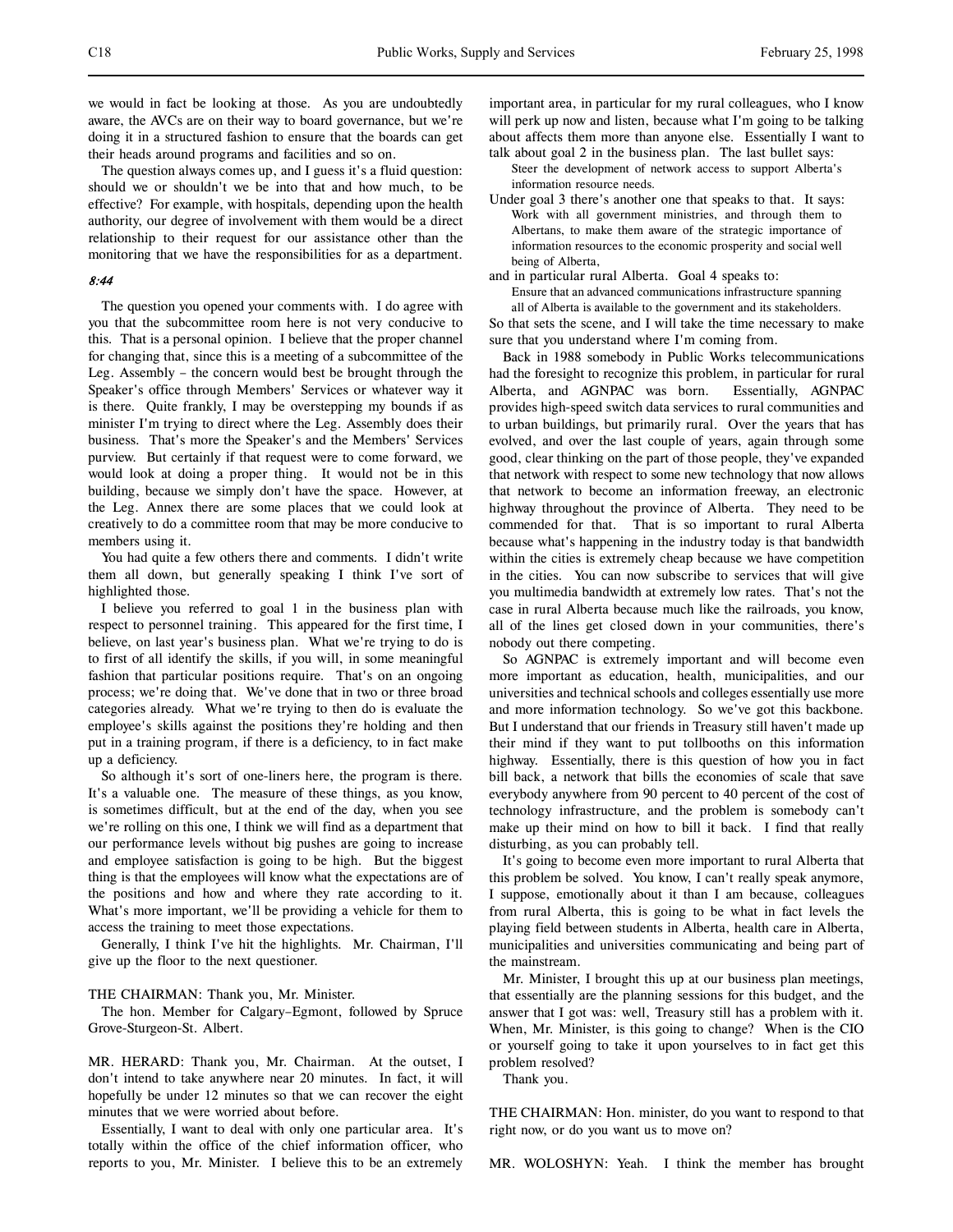forward a few very, very good concerns and one that the department has been very conscious of. One that I want to address or make comments on that we are very conscious of and want to ensure – you indicated the higher cost of rural services versus the cheaper, high-volume Edmonton/Calgary/U.S. corridor. I would gather that's what you're referring to as far as data flows. One of the things we are trying to do is ensure that we don't make a mistake in terms of providers so we don't end up in what I would refer to as a cherry-picking situation, whereby people would get the lucrative ends and then others who would be left over would drive up the cost in rural Alberta. So we're looking at that balancing act continually to ensure that.

The other thing that has happened in the last few months – and I don't know where they will end – is that the rates have been decreasing significantly. We have to have a good look at what is happening there before we make the next steps.

The whole area of providing these services – please keep in mind that PWSS is a facilitator and these agencies work through their sponsor ministries. We do have a difficulty in the billing process; I'll grant you that. But we're working on that. That billing has not stopped the access to AGN for anybody. Now, we've got our internal problems with that, as you're aware, hon. member, and I think that in due course – and I hate to say it that way because I've said about the same thing when we were putting it together – that will be addressed, but I'm saying this very sincerely. The thing that you have to remember is that we're conscious of rural Alberta. We've made statements that we are living by in terms of our responsibility to ensure coverage to all of Alberta, and that creates some wrinkles for us in some areas when you get into people wanting the hot lines, if you will. I think that through the revolving accounts or whatever way it is, that billing process will be addressed. There were some other wrinkles in it, as you well know, and that's how extended stakeholders access these two, because we got into that area quite quickly without having, I guess, addressed all the pitfalls there. But we're working on that pretty good.

I hope that satisfies your question.

## 8:54

MR. HERARD: I think we're underinvolved, Mr. Minister.

THE CHAIRMAN: Good. Thank you, Mr. Minister.

The hon. Member for Spruce Grove-Sturgeon-St. Albert, followed by Little Bow.

MRS. SOETAERT: Thank you very much, Mr. Chairman. I appreciate the opportunity to speak to these budget estimates. Less than two hours for half a billion dollars of expenditures. I abhor this room. We should be two sword lengths apart, and I'd venture to say that we're not. However, we're here. Had I known the time was so short, I would have ridden up on the elevator with the minister to ask a few questions. I do have some very pointed questions that I know the minister will welcome, so I would like to start with some of them.

Was there ever a tally on what we lost on selling the liquor stores, the low cost and flooding the market? Was that ever tallied, how much money we lost? I know you could say, "Well, we made money because we sold them," but I know we flooded the market. For example, the one in Spruce Grove was bought by a church a year or two after it was empty. So those kinds of things. I'm wondering if that's ever been, you know, balanced out. I don't remember seeing that anywhere. Maybe I missed it; maybe it's been there.

In Spruce Grove you and I were at the opening of – well, at the

sod turning of St. Michael's. Well, it's still a parking lot, a weed lot. Remember that? Even had a gold-plated shovel. So I think they either owe you a shovel or Spruce Grove a building. I guess I ask: what's the status on that? I don't know the government's involvement with St. Michael's. I thought it was a private – however, you were there and so was I, so I figure there must be some connection there. The gold shovel: either get the shovel back or get St. Michael's up, one or the other. I'd prefer St. Michael's, because actually I have had seniors ask me about that. People on that nonexistent board, they're very upset. So I don't know. Maybe you know more about that. I'd appreciate that.

Westerra. What's happening with Westerra? I know that last year you were looking at different options for it, so I'd appreciate knowing where that's at.

Stony Plain hospital. I see in here that there's an expenditure of \$1.2 million. Is that the old hospital? That's the new one? I'd like to know: where is that hospital at? When's it coming up? Can I be invited to the sod turning or building or key opening or doorway? You know, since my residents will be using it, that'd be a very nice invite.

MR. WOLOSHYN: Are you going to behave yourself?

MRS. SOETAERT: I always behave myself, and the Speaker knows that.

Anyway, another point. I was at the General hospital downtown. You're responsible for that, the old General. It offers several programs. The program that I went to see had to do with the lungs. Well, I forget the actual name of it, but it's to do with breathing, a program for people with lung diseases. Bud Wild is very involved in that. I appreciate your keeping that facility up and running, and I know they get it at a very good cost to run those programs. I would encourage the minister to keep doing that. If you want to know more about that program – of course, I know that you know Mr. Wild. He'd be more than happy to put you on one of their machines and test your lung capacity, I'm sure.

The next thing I'm wondering about: Aspen is talking about a long-term care facility in Morinville. Since Morinville did not come into Capital, is that within your jurisdiction? Do they have to find that budget in theirs and then you build it, or are they contracted out? Does that have anything to do with your department? I'm just interested in making sure that proceeds. Though Morinville itself is not in my riding, certainly my constituents are in need of long-term care beds that are close to their home, which is not Barrhead.

I just can't help but ask about the plane: "Da plane, da plane." Why did we get a new one? Was the old one in such bad shape? Who uses the plane? You know, I respect that the Premier is a very busy man and that it's not practical to drive everywhere and be on time for everything. So I appreciate that he needs the use of a plane. But I'm wondering if the minister has ever thought of doing a cost-benefit analysis of chartering it for when he needs it, rather than keeping a plane, maintaining a plane. Do we have a full-time pilot or someone who's on call? I'd like to know how that works. I realize ministers may use it too. I think if you did an analogy of how often they use it, rather than competing with the private-sector with our own little Air Ralph, as it was nicknamed – I shouldn't have said that in here. It just came out. What can I say? [interjection] I hate this room; it's too close.

I would like to know. Maybe chartering would be cheaper in the long run. Also, if we do have that plane, was it used to fly emergency supplies up to Fort Chip when the ice road went out? Maybe that's under the department of transportation. But was it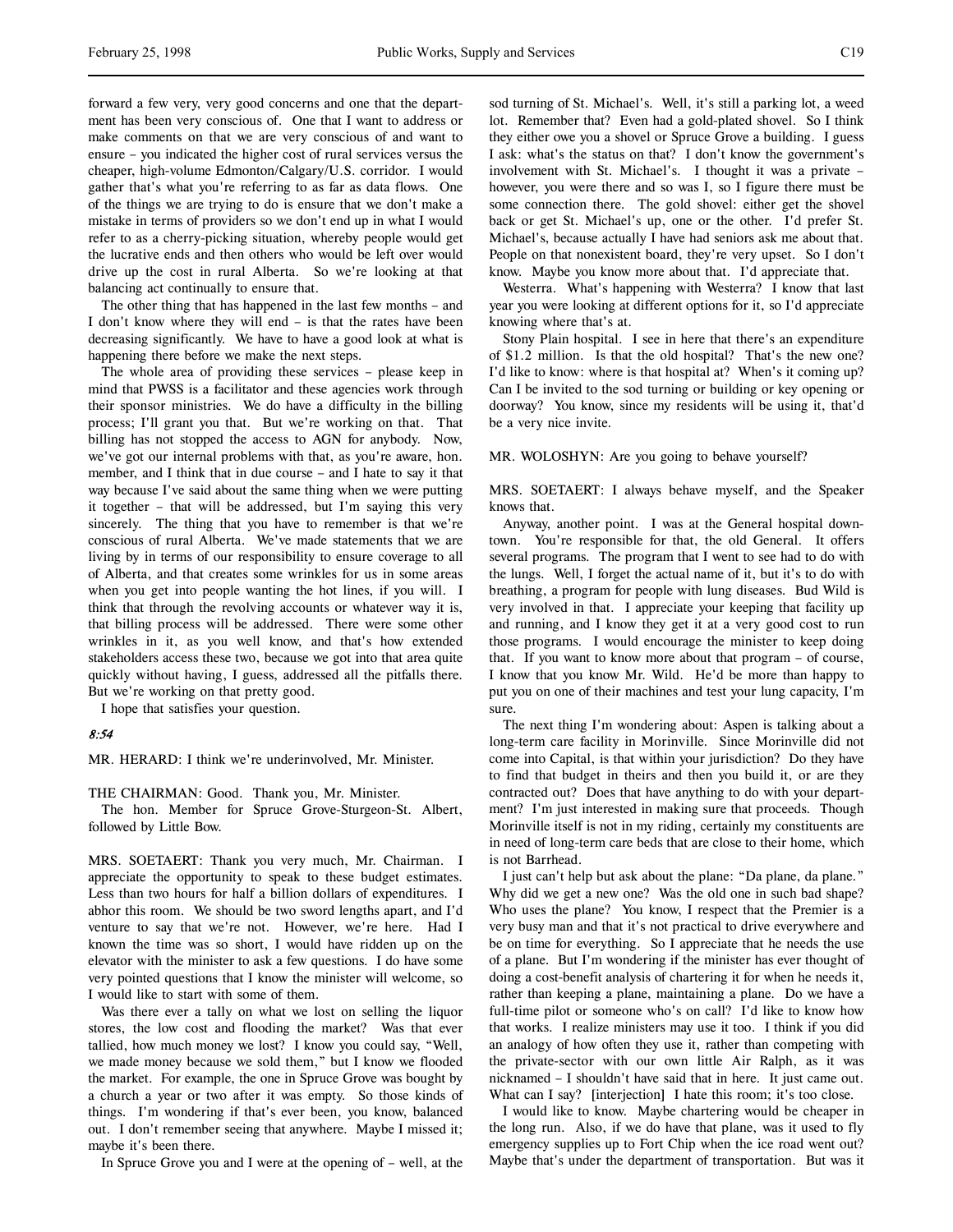this plane that you used? So the general questions about: why the plane? Who's on the plane? What does it cost? Why do we get a new one? Did we sell the old one? To whom and for what price? Or do we have two flying around now? So those are my questions.

Another one. The Good Sam in Spruce Grove, is that part of your department?

MR. WOLOSHYN: No, it's not.

MRS. SOETAERT: It's not.

MR. WOLOSHYN: It's private.

MRS. SOETAERT: The Good Sam is private, but the health within it is provided by the government. Okay. Thank you. That's a beautiful one. Have you seen it?

Chateau Mission Court: I was pleased to see some renovations there. Of course you know that I have family members in there. It did need some upgrading, and I'm glad to see they got some funding for that.

Research space. I know most of the health research specifically within Edmonton and Calgary – I'm thinking of Edmonton, the building that used to be the Red Cross. It's above it. Locksley McGann is in charge of the research there. I do think you know Dr. Locksley McGann or of him and his research department. The work they do is phenomenal. I know they're waiting for money from the feds, which I hope comes through. The province will match it if they get funding from the feds. I know their facility is inadequate. I don't know if that's within your domain. If it is, I could certainly make an appointment for you and I to go see him. You just would be so impressed by the work that he does for our province and the revenue that he could bring into our province with the research he does. But I know the facility he is in is inadequate. So I'm just wondering if that is at all within your purview or domain.

I don't see anything here for women's shelters. Does your department not do any of the maintenance on women's shelters? I know you'll answer that. I'm just wondering if that is within yours.

The other thing that I noticed: under 2.2.1 it says capital upgrading. There's \$25 million there but no breakdown. Could we have that breakdown? I think that in other budgets we did. I'd be really interested to know. I'm assuming it's under health facilities. If it's \$25 million, that's quite a chunk of coin. I would just really appreciate that breakdown.

One final question, because I know several people want the opportunity, and if there's time after, I'd like to come back for some other general questions, but these seemed more specific to my constituency. When there's a bid out on something, what's the threshold that you go to tender? What is the dollar figure when you go to public tender to bid on the construction of a facility or the upgrading of a facility?

### 9:04

Those are the questions I had for the minister, and as of yet there's still not a provincial building in Spruce Grove. Now, I'm not saying to waste dollars for any part of my riding. No part of my riding. Now, not that I want you to build frivolously, but when you are, look at Spruce Grove-Sturgeon-St. Albert.

So thank you. They have a good MLA – that's what they do have – but no provincial facility. So, Mr. Chairman, with those questions – and I know the minister may answer later, as is his choice.

Thank you.

THE CHAIRMAN: Okay.

Hon. minister, do you wish to answer now?

MR. WOLOSHYN: Yes, and I'll go through the list backwards.

Spruce Grove does not have a provincial building, but we do lease significant space there. The reason, likely, that Spruce Grove doesn't have a provincial building is because it grew after the fact. If you look at the historic growth of Spruce Grove, you'll find that Stony Plain in the beginning was far from Edmonton, and you had the courthouses there, then Spruce Grove, which is right on the border of Stony Plain. So by default it didn't get a provincial building. It had the liquor store which, as you indicated, is now a church. Obviously, if there were new construction in that area, Spruce Grove would be given good consideration. There isn't any planned at the moment; I'll have to be frank with you.

You referred to capital upgrading, 2.2.1, what that is and the reason there isn't a breakout. That is a capital upgrading of health facilities as required. For example, if you have a boiler blow out in one of the hospitals or whatever, it comes out of there. So it's an ongoing thing: many, many projects. At some point if you want some more detail, I can give you that. If there's a roof replaced in a hospital, that is going to come out of there. Don't ask for a total one, because the book's that high, and I'm not going to ask staff to explain it. I'll give you some examples of what came out of it but not the whole breakdown. Okay? Whoever is listening over there, give the hon. member about 10 examples. Is that good?

### MRS. SOETAERT: Sure. Thank you.

#### MR. WOLOSHYN: Okay.

Women's shelters: I don't believe we have anything to do with those. That's why it wouldn't be there. If we did, we certainly would look after them.

The research space. Quite frankly, hon. member, you'll have to give me more information, because I just don't know anything about that.

You referred to a new plane, and you were on and on and on and on and on, damned near long enough to fly that new plane to Calgary and back. [interjection] Almost long enough; I'm sorry.

I think what I should point out to you is quite simply this: we have eight airplanes. Four of them are water bombers stationed for the most part in Red Deer. We have a private operator who does the maintenance for us under contract, because we find it's better that way. Those planes are very, very instrumental to the well-being of Alberta's forests, if you will. I believe I wrote your colleague from Edmonton-Meadowlark a lengthy letter which she released to the paper that had some of this information in there.

Those four planes are stationed throughout the province during the summer, wherever the higher thing is. If we don't need them in Alberta, as you know, they do fly outside of the province. We get paid for other authorities using them. They've been into the United States and have been as far east, I believe, as Ontario if I'm not mistaken. Whichever area has that natural hazard, if you will, we co-operate. But we get reimbursed for it, so it's not a loss. We actually probably make money. Two of those planes, you might want to know, we acquired I believe from the federal government for a dollar plus headaches associated with them. So two of them we bought for rather significant sums. Two were dollars as the federal government got out of that and they dispersed these airplanes across the provinces and into the territories.

We also have three King Airs, the newest of which was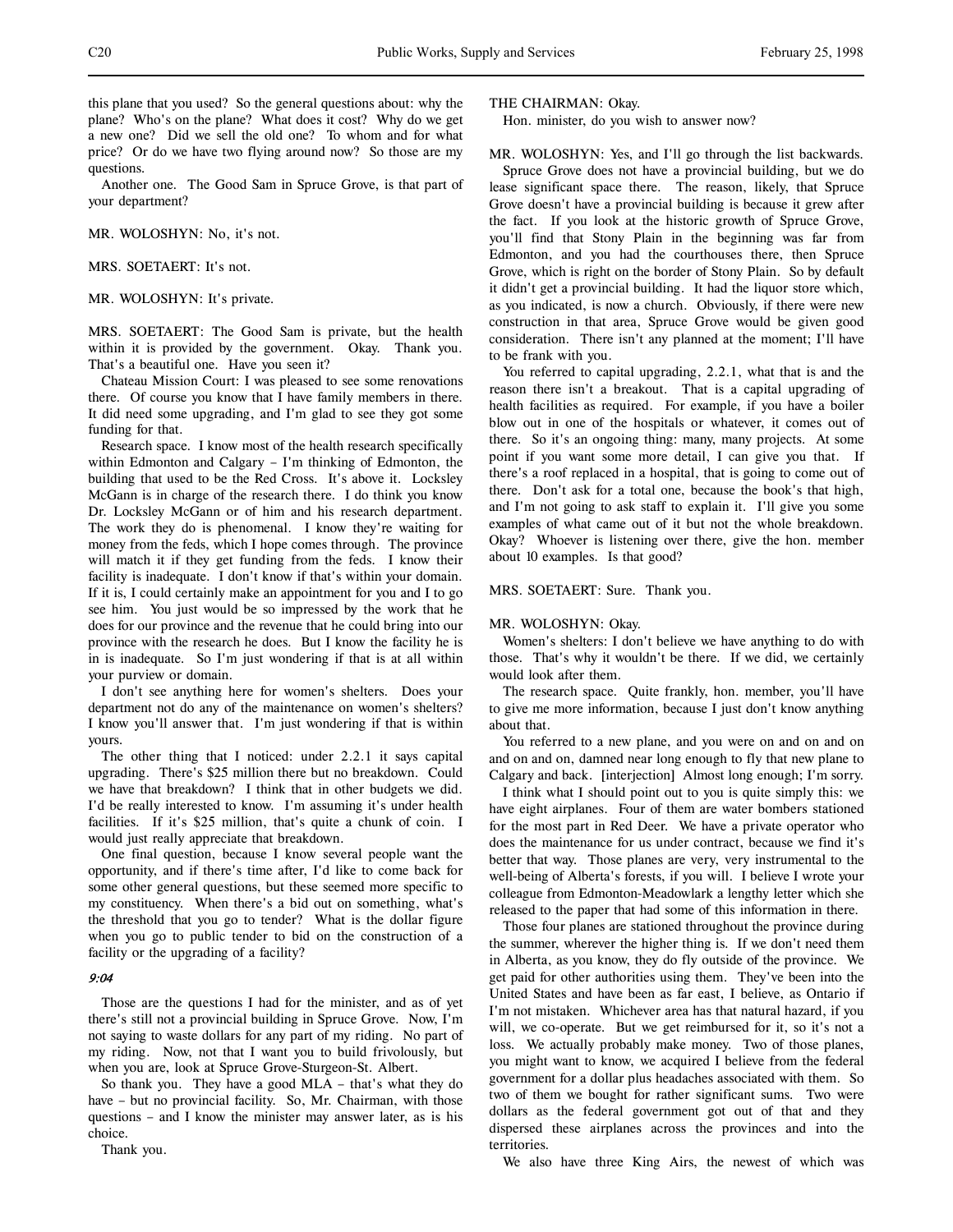acquired last September for some \$5.6 million. It replaced an existing plane in the fleet that was some 23 years old. The cost to bring it up to operating levels, if you will, is estimated in the neighbourhood of \$750,000, which was a significant chunk of change to spend on a 23-year-old airplane. We have sold it for, I believe, \$830,000.

With respect to your comment: have you done charter assessments? Yes, we've looked at all those, and we quite frankly can't provide a better service let alone a cheaper service. We do a very, very efficient operation there, and there's just no way that we would consider privatizing it.

We are seriously considering getting back into using helicopters. We have dropped out of the helicopter business, as you know, and the cost of renting those is quite high. We're not going to jump into that. We'll have to have a good look at it, because there are now newer, better machines on the market than the one we got out of, the Ranger, which had a lower cost option. But whether or not we would go into that area depends on the departments that use them.

To give you a good example, you have those water bombers doing something called bird-dogging. There's an instrument you put on the bottom of a small aircraft that directs the planes that are doing the water bombing to the hot spots. You can't see these. We're currently using small aircraft, which are going well over a hundred miles an hour, which is sort of tough to do. If we had a helicopter so equipped, the efficiency of fighting the fires might be well increased as well as having them around for personnel and so on.

Your question with respect to: did we use that airplane to haul to Fort Chip? No. Fort Chip is being well looked after, and we chose to charter out of the private sector. That wasn't PWSS, although Transportation consulted on that. One of the big reasons we didn't want to go into it is that a lot of the hauling in there was fuel. You have to have your plane specially equipped to do fuel hauling, and we weren't going to touch that. The plane, had we chosen to do that – and if need be, we may well at some point do it – would have been the other aircraft, the eighth aircraft, known generically as the Dash 8, which is used primarily for moving firefighters around from one end of the province to the other as well as flights that are over 10 passengers. The planes are all operated through PWSS. They are cost-effective. They are good. I see that the use of them – and we release that, as you know, all the time – is there for the public to see. They're put to a good use. They're very, very cost-effective. If anything, I would personally look at increasing the size of the fleet as opposed to decreasing it.

Going on to your comments on the General hospital, the programs that you're referring to are operated either through Caritas or through Capital health by Alberta Health. We have the facility end of it, and we are currently working with Caritas and the Capital health group. I won't go into all the details of it, but there are some leasing arrangements which, when the lease was put together in good faith by all parties involved, due to the changes of usage have altered somewhat. We'll try and work out something that's workable both for us as a department and for Caritas and for Alberta Health. Currently my folks are working on that one. I don't believe there's a line in the budget for that.

With respect to Stony Plain hospital the total project, I believe – and I'm going off the top of my head here – was some 18 and some odd million dollars, which was approved. There is money set aside for the expenditure. It's on schedule for the planning process. You know where the site is. If you're familiar with the site, you'll likely see some dirt moving going on and probably construction starting into next year, which will then have the

heavier allocation of moneys to go at it. Completion date: I'm sorry, hon. member; I don't know. If they have an official sod turning and you bring my gold shovel, I will be glad to make sure you're there.

With respect to Westerra, as you're likely aware, when NAIT had that property, we had an arrangement where there was an exchange of property which NAIT felt they needed more in Edmonton. There is significant acreage around it. We traded the town of Stony Plain for the hospital site, some portion of that, which they will have, when the time comes, for a subdivide, and you'll have a large say in it.

We have struck a committee with the town and Public Works to look at the possible future of that building. At the same time, we're looking at if there is a government need for that particular facility. If there is no government need or whatever in there, it would be marketed with a joint effort between the town and the department. We do that quite frequently around the province: involve the local municipality wherever possible.

With respect to St. Michael's that, as you know, is a private operation. The money behind that – and, yes, I remember that opening on that rainy day quite some time ago. At the time, there were all sorts of promises exchanged and made, and I believe the city of Spruce Grove did give up a chunk of land for that facility. My understanding – and please don't take this as gospel – is that the financial backer for whatever reasons was not able to come up with the commitment that it made. St. Michael's as an operator wasn't prepared to go it alone or couldn't go it alone. The involvement of the government would be in a supportive role, if you will, but largely through the RHA and the contracting of services from them, which would be similar to the Good Sams and whatever.

# 9:14

Liquor stores. I can't give you an answer there, not because I don't want to but because that's not to do with Public Works. That's basically the ALCB. The research to find the difference of what it costs to put those buildings up and what they are sold for would be rather astronomical by the time you worked out the depreciation and the return and all that. It's not a part of the department; I just can't give you that answer. If I could, I would.

That I believe highlights the ones you covered, hon. member.

#### THE CHAIRMAN: Thank you, Mr. Minister.

I'll call upon the hon. Member for Little Bow, followed by Edmonton-Manning.

MR. McFARLAND: Thank you, Mr. Chairman. Mr. Minister, I would like to start on page 325, program 2. I imagine you will know what I want to ask about.

MR. WOLOSHYN: Sorry; I didn't catch it. Which vote was that, please?

MR. McFARLAND: It is under program 2, vote 2.5 on page 325, construction and upgrading of water infrastructure. As you are aware, you approved the Pine Coulee project when it was in part of our riding. I know people in that area both in the municipality and the farmers and ranchers as well as people that are looking for other tourism and recreational outlets are going to thank you for that investment.

With respect to 2.5.1 on the Little Bow River project, Mr. Minister, I'd like to ask how you are coming along now with land acquisition, if you feel that we're in a position to properly proceed once and if the NRCB hearings that were held make a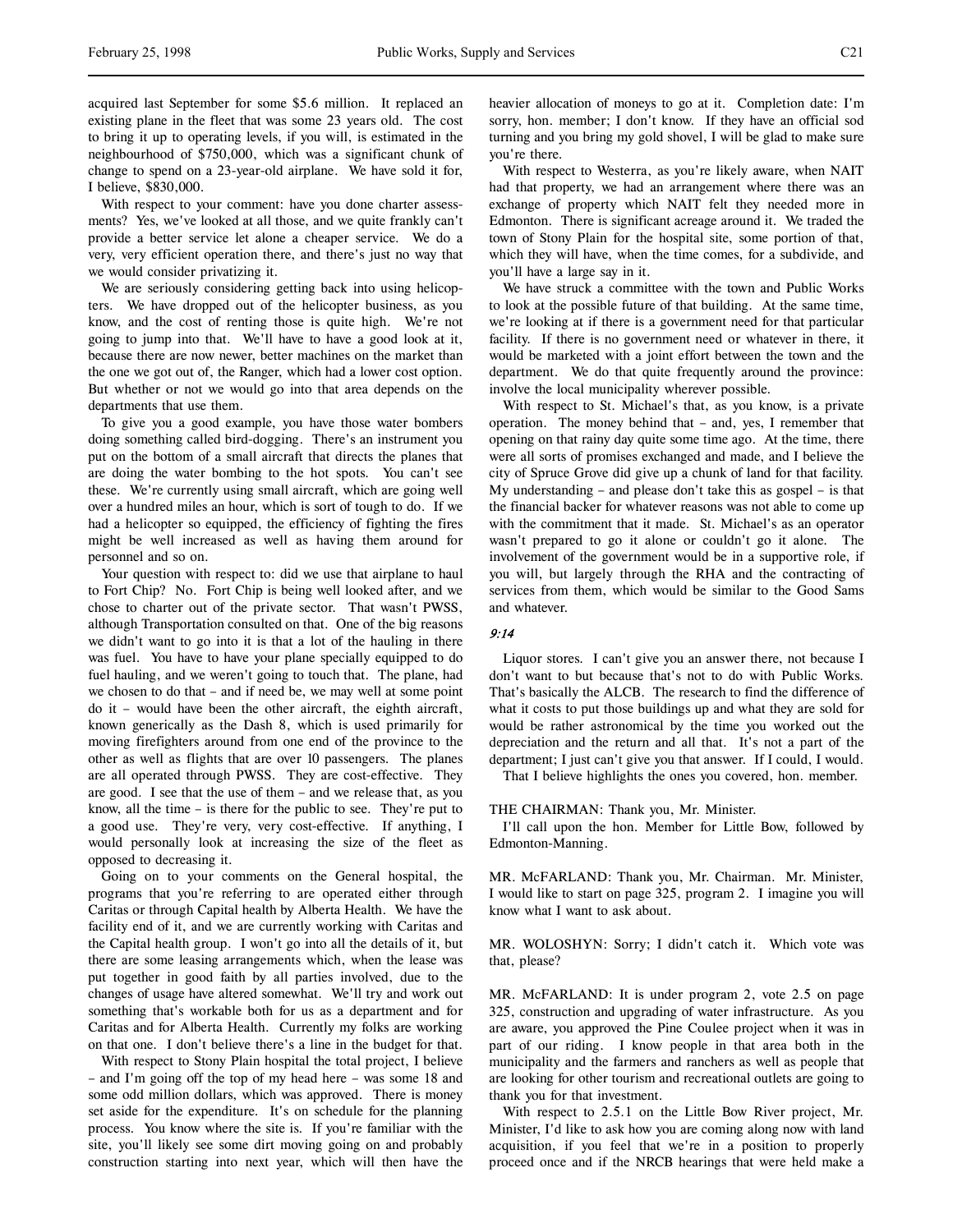favourable recommendation for the project. I hope it's something that's done before for the fourth time the boundaries change and it ends up out of the riding again. Anyway, you have no doubt done an awful lot of work, and I would just like to ask at this time if in conjunction with not just this NRCB hearing but future NRCB hearings your department might be involved in you will be in a position to make any recommendations.

For the benefit of the rest of the people here, the staff of this minister's department spent a huge amount of time, greatly appreciated, at these hearings, probably about twice as much as they anticipated. My recommendation, if it means anything to the minister, would be that although the committee dealt with everyone that made a presentation in a very fair and equitable way, it seems to me that your staff and everyone else involved were subjected to some pretty long presentations. I guess it came down to the point that if a person couldn't get across what they had to say in 10 or 15 minutes, 80 minutes got to be a little monotonous. Quite frankly, I don't know how the committee, let alone staff and participants who were waiting patiently to make presentations, could sit there for 80-some minutes time after time and hear people make presentations that were totally unrelated in some instances – and I heard a couple of them – to the project itself. They were dealing with county issues and road issues that had no bearing at all on the project. Anyway, I digress a little bit.

If I could sum up, Mr. Minister, on 2.3, the lodge upgrades, which are on both 323 and 324, I simply would like to indicate to you and to your staff that we've heard today and in the past questions about health care and the well-being of people, how they are not placed in sufficient accommodations. Well, I'd like to give you and the members here a little different take on this whole thing. Without the money that your department has provided to Municipal Affairs to provide this housing, I don't know where we'd be. I think that when you look at the list, everyone sees projects throughout Alberta that are benefiting housing for seniors.

If I can look at one that isn't on the list now but that was completed last year, I would invite everyone here to go down and see the wonderful work that Public Works and Municipal Affairs have done at the Peter Dawson Lodge. It's very similar to a lot of lodges throughout Alberta built in the late '50s or early '60s, in need of some upgrade. A lot of it they did on an in-house basis. When you consider that 30 or 40 years ago these people by and large were coming into single-bedroom accommodations because a spouse had passed on, it was basically a place of last resort before you died. Maybe family wasn't around; they couldn't afford to stay in their own homes or whatever. Well, today you've converted that place into a very superb building. You've got accommodations for couples that are now moving in. I compliment both your staff, Mr. Minister, and the Minister of Municipal Affairs' staff for the work that they did in conjunction with the staff that are providing the care for those residents, not just in Peter Dawson Lodge but in the two pages that you've got here.

Here's what's happened. You made an investment that cost a bit of money. You provided a quality of lifestyle. You've got people eager to go to work in this place. You've got a neat thing like a cook that makes homemade cinnamon buns for the residents every Thursday morning. You've got a recreational/occupational therapist who, if she's half an hour late for work, has residents phoning to see if she's okay. I think it's fantastic. You also have a deputy minister who took the time when he was an ADM to come down and talk to the maintenance people and to a local engineer who had tried to create a control system, home built, and I think that was just a very, very positive thing for a department

person to do of his own volition on a Saturday. I just want to thank you. There's no question from me as far as the worthwhile investment of the moneys that you're spending on seniors' lodges. To both ministers, thank you.

#### THE CHAIRMAN: Okay.

Mr. Minister, do you want to comment?

MR. WOLOSHYN: I appreciate the comments on the seniors' housing. As you know, that's a joint project between ourselves and Municipal Affairs, and quite frankly we as a department are very proud of how that overall project has gone. Hopefully, it will continue to go in that light, and I appreciate the comments as does I'm sure my staff.

I'll make a few comments on Little Bow, and I'll make them quite brief. With respect to the hearings, we at the department have no control over that. I believe the committee walks a fine line between being accused of not being sensitive enough to the issue, so consequently they end up opening it all up to things that are totally irrelevant. I would hope that they have the wisdom when they're doing their deliberations to sort this out at that time. I would prefer personally that they do spend that extra time, that they do listen to everybody, so no one can criticize the project after the fact and say that they weren't given a fair hearing.

As you well know, land prices in the area have started to escalate. We have gone into the process under the direction – I am assuming that that project will be approved. That assumption could be very unsafe. However, we are going in and purchasing land on a willing seller basis, so people who for whatever reason, whether they're close to retirement age or want to relocate or whatever they want to do – we will certainly buy their land up provided it's within market values.

The other issue – and I believe we might as well put that one up front too – that has given me a large degree of concern is the need to relocate the Little Bow Hutterite colony. I've taken the trouble to go down and meet with them in person. I think they're reasonable people, although that's my own personal opinion, and we'll work on them. I don't know how we will do it, but we'll try to find some amicable, affordable solution to relocate these folks and hopefully go on cruising. That is a single big issue, and quite frankly if we waited for the approval of the project before we started any kind of activity, such as dealing with the colony or buying land that's available, then I think that project would be a long time in starting. So we want to ensure that we can, subject to approval, get a quick start on it.

That would be about my only comments, and if you have any other specifics, I'd be glad to pick them up later.

### 9:24

THE CHAIRMAN: Thank you.

The hon. Member for Edmonton-Manning, followed by West Yellowhead.

MR. GIBBONS: Yes. Thank you. Just before I start, I want to commend you on the seniors. I've been touring through quite a few of them, and the ones you're working on, seniors are really happy to see what's happening.

There's a few things I harp on all the time in the Leg., and one is the Growth Summit. It's not VLTs tonight. The main thing I want to ask the minister is: what is the minister doing to implement each one of the solutions in the department that was brought up in the Growth Summit report on your department?

Under programs, ministry support services, questions to the minister. Now, the overall estimates expenditures for this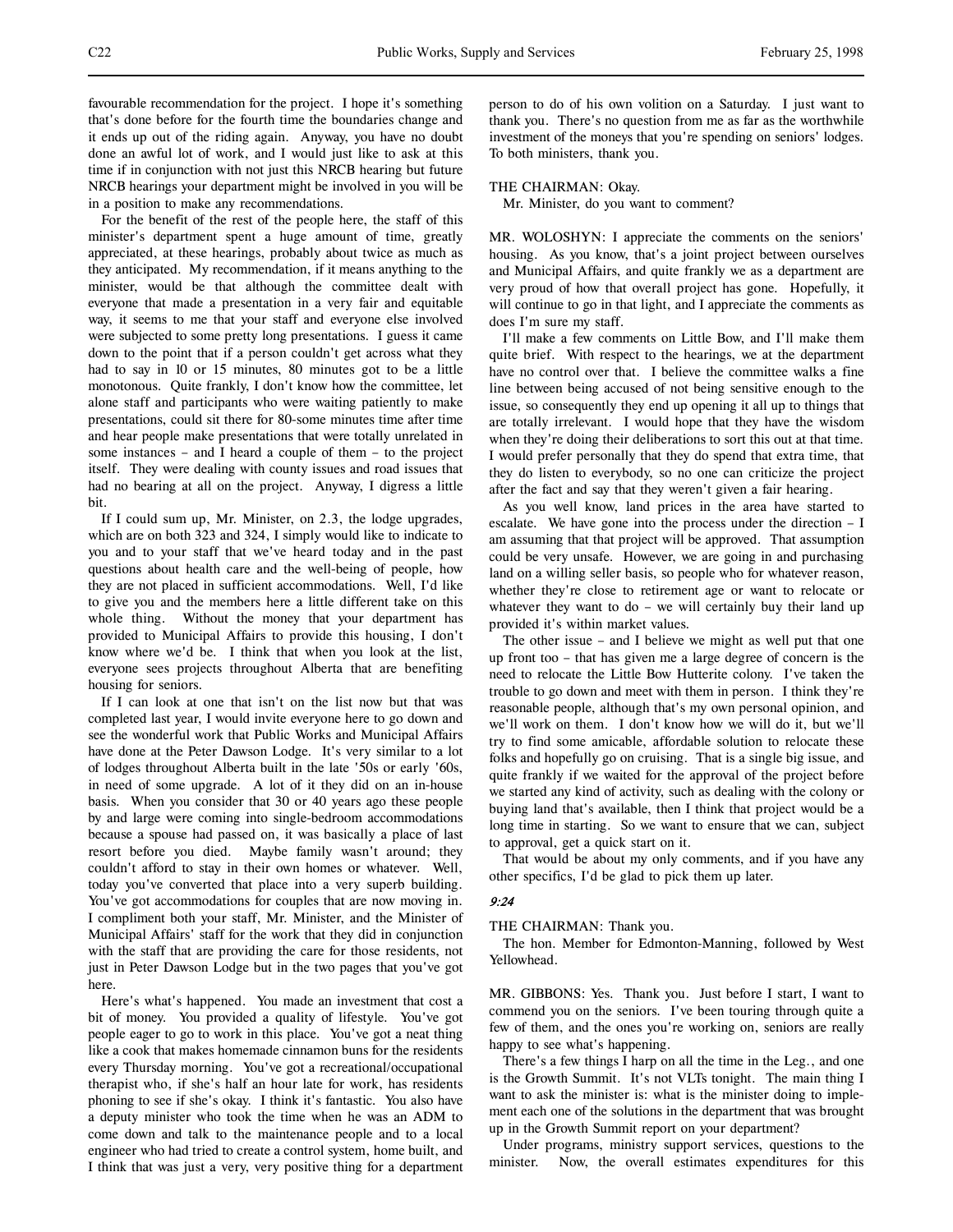program were slated to remain the same at \$10.2 million. However, it should be noted that in last year's budget documents the department actually estimated the cost to be \$7 million. The question: why does this year's budget claim that the cost for this . . .

MR. WOLOSHYN: Excuse me. What line are you on?

MR. GIBBONS: I'm in the program under ministry.

MR. WOLOSHYN: Which specific line are you referring to?

MR. GIBBONS: Program 1.1. It shows \$10.1 million, under ministry services, gross expenses.

Why does this year's budget document claim that the cost for this program last year was estimated at \$10.2 when in fact the cost, as the table in last year's budget, was \$7 million?

Going on to the next one, Mr. Minister, in the same aspect, what has been added to the cost of this program, and where's the extra money located in the budget before this change?

MR. WOLOSHYN: Go ahead.

MR. GIBBONS: Okay. I just wondered if you're . . .

MR. WOLOSHYN: I'll wait until you've finished all your questions, and then I'll try and answer them.

#### MR. GIBBONS: Okay.

Under program 2, infrastructure maintenance and development, the overall estimated expenditures are to decrease slightly from \$335.3 million to \$334.4 million. Costs for the property management program, 2.1, are to decrease from \$193.7 million to \$184 million. It should be noted that the department is forecasting overall expenditures for this program. My question under 2.1.3: why does the minister expect to reduce expenditures for property operations when his department is expecting to overspend on this item this year?

MR. WOLOSHYN: Those are your two questions?

MR. GIBBONS: Yeah.

THE CHAIRMAN: Hon. minister.

MR. WOLOSHYN: Yes. On the question with respect to property management and the reduction, as I indicated to you earlier, we are looking at turning over AVC facilities, which cover the whole province, and that will then be a reflection of the reduction there. That's what we're anticipating on that, but we are holding off on that, as I've indicated, to ensure that we have the facilities in good working order, if you will.

With respect to the other question on program 1, if you will, the \$10.2 million, that includes such things as all the items under ministry services. Under 1.1.3, for example, there's human resources, staff development, payroll, benefits, communications, [inaudible], business fiscal planning, records management, management of Internet, E-mail, and so on. So that covers all that as well as the minister's office and deputy minister's office. So there's just a whole bundle of them in there. It even goes so far as records management. So I'd have to get into a little tighter detail. I don't know if it would be, quite frankly, worth the exercise. I trust that would answer your two questions.

THE CHAIRMAN: Thanks.

Next we have the hon. Member for West Yellowhead, followed by Calgary-Buffalo, followed by Edmonton-Gold Bar.

MR. STRANG: Thank you, Mr. Chairman. I've got a couple of questions, and the first one is on the aspect of aircraft. As you realize, with the winter that we're having now and of course a lot of my area being forest area, I've got a big concern with the age of these aircraft. With most of the forest area that has already been let out to all the forest companies, they've got a huge investment in there, and also a lot of them are working on the investment back into the fire system. I was just wondering what the minister is doing, number one, to look at a system for new aircraft. As he has stated, he purchased some of these for a dollar or something. I'm just wondering if he's going to be looking at the Hercules aspect, because that seems to be the only way to go being that these aircraft are that old. I think we have to be looking at this, because as we're operating in our province now and talking about sustainability, we've had a lot of these industries come aboard and spend a lot of money and also be in the business of partnering to look after these resources. I feel we have to show our hand and be more organized so that we can look after this precious resource.

The other thing, I'd be really remiss if I didn't talk about the AGNPAC. I'm sure glad that the Member for Calgary-Egmont said it so eloquently. I think the big thing that we have to look at is a lot of these agencies going under FOIP. I'd be really remiss if I didn't comment on that for my colleague across the way from Calgary-Buffalo so that he could get his information very quickly on this and it wouldn't cost us a lot of money.

We're going into the year 2000. We're talking about schools. We're talking about hospitals. We're talking about government buildings. I just feel that we're all in the one family. We're talking about trying to bring economies of scale to reduce our overall costs. My big thing is that I just want to make sure that we're all in this one family together. But we have sparsity of areas. I think that's the big thing that we have look at, to make sure that we have a total package throughout our province. A lot of times we tend to view the urban areas as the movers and shakers, but I often have to remind all the people here that the rural people also put a lot of money into the coffers with the aspects of all the natural resources. I think it's a partnership that we have to look at, and sometimes the rural area has to be onstream too so that we can look after the rural. We're not just talking about within Canada now; we're talking about the world. So if I could have answers on those questions.

Thank you, Mr. Chairman.

#### THE CHAIRMAN: Okay.

Hon. minister.

#### 9:34

MR. WOLOSHYN: Okay. With respect to aircraft and forestry and fire fighting, if you will, I'll make a few comments here. Please keep in mind that we supply those aircraft, and they are in very good order. The four water bombers will last, hopefully, an awful long time. Forestry are the ones that determine the activities, you know, the needs. We go from having to transport ground crews, and we have the helipads and whatnot in place to helicopters to spot stuff to the water bombers. It depends what they're doing. I really don't want to go – other than to say that although we got those airplanes for a dollar, they're in really good shape. There's just no question. As a matter of fact, I've met with the contractor who's looking after it for us. His name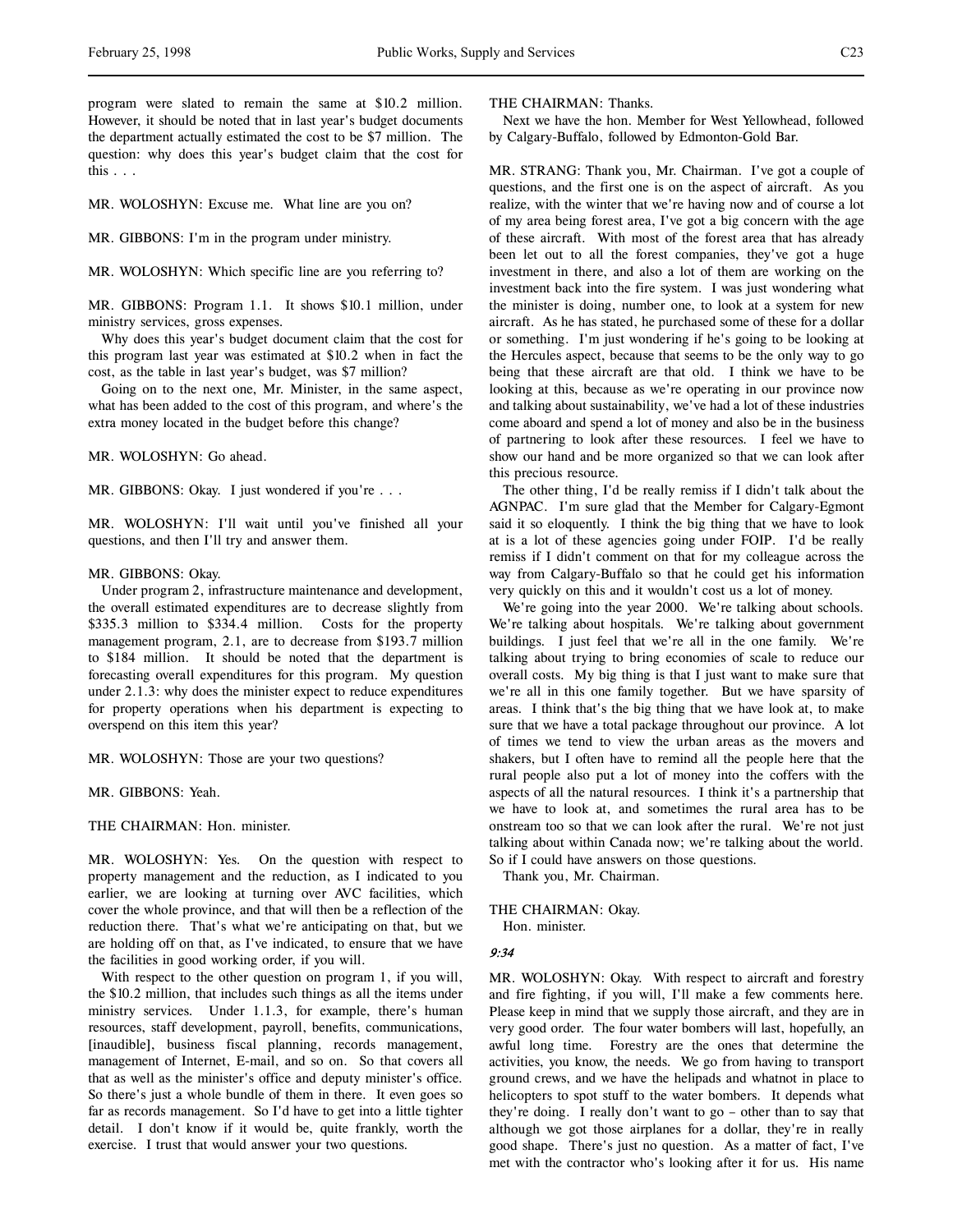escapes me. He's out of Red Deer. The other part is that if a serious situation arises, we do have the ability to draw on other folks locally to come in and give us a hand. Hopefully, we'll never need to do that.

He mentioned the AGNPAC, and I'll expand a little bit on the answer to the Member for Calgary-Egmont and hope this captures what you're after. The so-called Alberta government network is largely – we own the switches, I believe it is, and it's leased from Telus. We're trying to see where the balance is on that whole thing, but it's a lease arrangement. It's a very good one, I might add. What we're currently doing is we're trying to acquire software to allow us to identify what the user volumes are. We are also working with Telus – and this will be the part to do with working with Treasury. When I was alluding to the answer to the Member for Calgary-Egmont, I should have elaborated. We'll have to work out, if we can, a direct billing procedure with Telus and look at that as an option to us running our own. So maybe it might be a direct bill to the users, and we could oversee that. Those are options we're looking at, and certainly we'll be working with Treasury on that. I'm quite confident that we do have a good hand on that whole communications package, and like I indicated before, the folks in the rural area are going to be looked at.

Is there anything that I missed on this?

MR. STRANG: No.

MR. WOLOSHYN: Okay. Then thank you, Mr. Strang.

THE CHAIRMAN: Okay. Thank you, hon. minister.

The hon. Member for Calgary-Buffalo, followed by Edmonton-Gold Bar.

MR. DICKSON: Thanks very much, Mr. Chairman. You know, it's been at least four years in a row where I think I've raised with the Minister of Public Works, Supply and Services the issue of Calgary youth and family court renovations. So it's only fair for me tonight, Mr. Minister, to applaud the fact that it looks like 2 and a half million dollars are committed. I'm assuming that this is going to ensure that family court judges are going to be able to make their way to their courtrooms without having to go through the public areas. That's been a source of concern for a long time. I'm assuming that that's being remedied with this budget requisition.

One of the things that I found curious – and if you'll look at your ministry's business plan on page 331, your reference here to the \$23.1 million allocated to the shared telecommunications network, there's a reference only to government ministries. I wonder if you can reconcile for me that statement with what appears in the April 18, 1997, CIO Council meeting minutes, where they talked in fact about extending the network to health and education sectors. Now, I don't think that would qualify as a government ministry, so perhaps you can give me some clarification subsequent to this.

I'm jumping around a little bit. The other thing of particular concern to me is trying to reconcile – I'm not sure. I look at the \$31.8 million in 1.2.1, information technology, and that's under cross-government services, and then I see the \$500 million committed to the CIO at element 3.0.1. I'm hopeful that you can help me understand where the line is drawn, what things are included under the CIO item.

MR. WOLOSHYN: It's \$500,000, I believe, Gary.

MR. DICKSON: I'm sorry; \$500,000.

MR. WOLOSHYN: That's his office operation.

MR. DICKSON: Right. Okay.

MR. WOLOSHYN: You had me worried for a moment.

MR. DICKSON: Mr. Minister, I knew it was growing quickly, and maybe I got a little ahead of myself. Okay. Well, in that case, that's sort of obvious, the question I just put to you.

I'd like to know what the cost is of the Gartner Group review of the 2000 compliance plan.

I want to know whether a certification process has been developed to test the 2000 systems once they're compliant. That had been a recommendation that came from the council. There had been four categories, I understood, for government departments in terms of 2000 compliance: one category being mission critical; the other one, mission important; the third one, process critical; and process important. That's significant, because there was talk about some triage work and so on. So I'm wondering if you can tell us currently what those applications would be in terms of the 17 government departments.

Now, there were cost estimates to be provided – and I see this from the CIO Council meeting minutes – as part of a monthly reporting framework, and the purpose was to track whether individual departments were within estimated budget guidelines. So I'm asking you, Mr. Minister: will you share with us the cost estimates for the different departments?

I notice also that in the September 22, '97, meeting of the CIO Council there was a question on page 4 of whether the IT information requested by the office of the CIO would be compiled and made public, and Mr. Samoil's advice had been that the information was for internal use only but that it would be shared with standing policy committee when each ministry discussed their business plan. So I want to know if it's still the position of the government that that information will be only shared with standing committees of Conservative MLAs and will not be shared with all MLAs or indeed for that matter all Albertans.

The Gartner report identified at that point that 80 percent of departments were making good progress to be 2000 compliant. Will the minister identify the 20 percent of departments that at that time were not making good progress and then advise us at this stage which departments are lagging behind in terms of readiness?

One of the other recommendations that came – and I don't know whether it was from the Gartner report or from another source – was that contingency plans be in place for the mission critical category agencies, departments, and also for the – is it called the Imagis replacement system? So I'm wondering whether in fact those contingency plans have been developed and are in place.

Now, the CIO benchmarking working group and its 11 members had determined that by April 19, 1998, those core areas of government information resource management activity will be benchmarked. We're almost at April 1998, and I want to know if we're on track so that that benchmarking in this activity area will be completed. Maybe it's been done early, and you could tell us that.

The information resource strategic plan lists some action plans. I'm particularly interested in goal 2, which is making costeffective use of government information resources. The action step 1, which appears beside that, is:

By January 1998, [ID] strategic opportunities where shared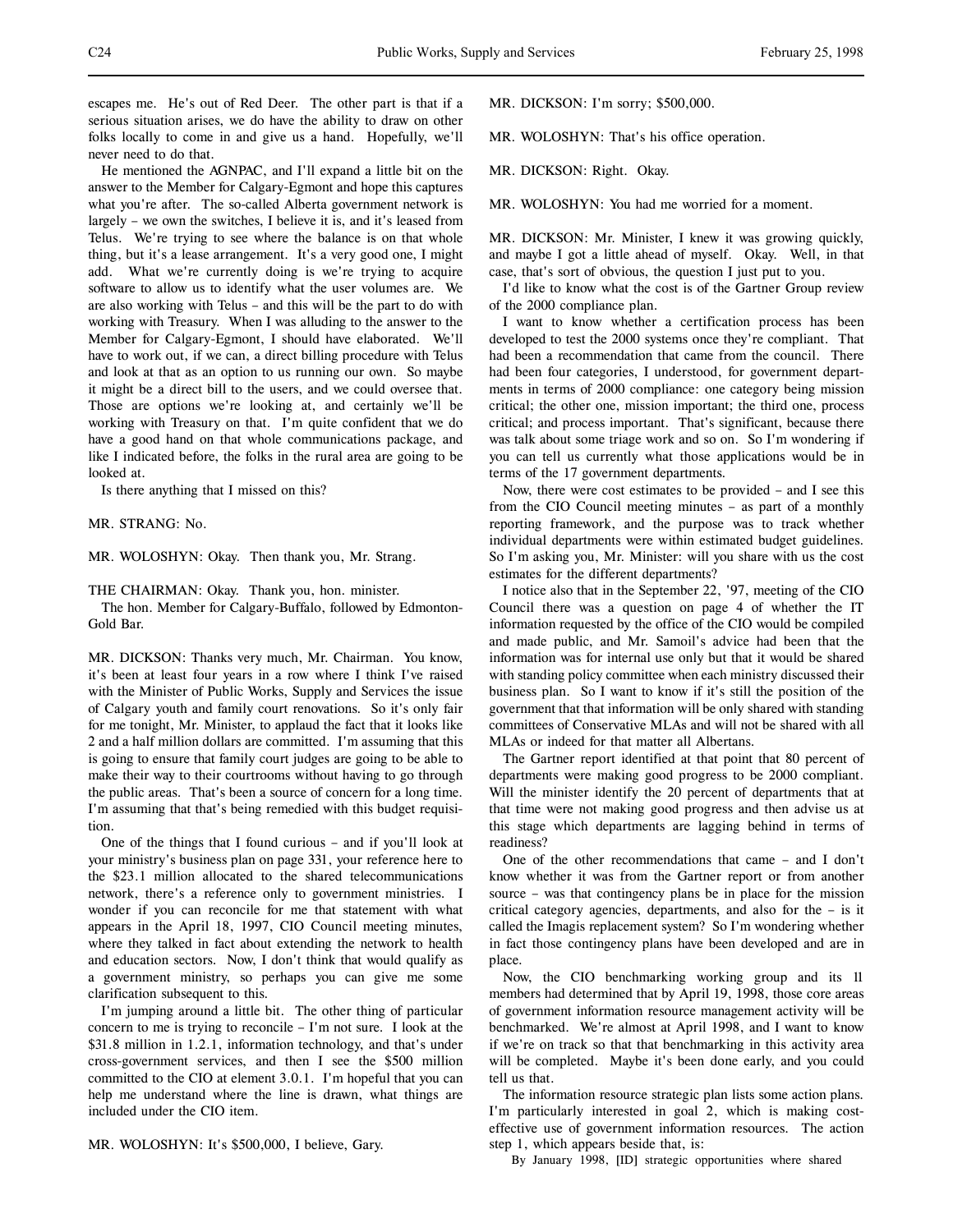information is required within various sectors and across the government.

Now, "various sectors," I take it, means private sector, private industry outside of government. So I'd like the minister to particularize what plans have been developed as of this state in terms of sharing public information, government information with private sectors, with agencies that are not a public body within the meaning of the FOIP Act.

# 9:44

The other recommendation that was supposed to come I think by January of 1998 was a recommendation with respect to business cases for future data sharing. That's so important to Albertans and their new two and a half year old privacy rates. I think that's something the minister would want to share with Albertans and not hold closely.

My questions. Was the year 2000 test facility built? Where is it? What's the cost in terms of public expenditure?

The Y2K project. I wonder if the minister would explain the purpose of the Y2K project, the time lines, and the costs.

I'm wondering whether the Imagis system has now been installed and tested and, if so, the cost of that system. That was to be for a new financial human resource system for government. I don't know whether that's up and operating.

Now, just changing gears. I think that if one looks at program 2 – and this is the enumerated expenditure in terms of facilities. I just say that under 2.2.18, the Walter C. Mackenzie hospital expansion is much needed, and I'm glad to see that proceeding. To anybody who's had a chance to tour the University hospital, there are just some enormous pressures in terms of inadequate space and so on. So I'm glad to see that movement.

It wouldn't be fair to ask it now, but I'm hopeful that the minister can provide me with some particulars in terms of what's involved with – some of the costs are minor – the Elbow Valley 800 lodge, element 2.3.14; element 2.3.12, Bow Valley 300 lodge; Bow Valley 200 lodge, 2.3.11; and Bow Valley 100 lodge, 2.3.10. If you can give me some bit of a narrative and description in terms of what work is undertaken there.

I think I know what's been done at 2.2.4, Bethany Alzheimer care centre in Calgary, but just an update in terms of that project, if you would, and similarly 2.2.6, the Carewest Alzheimer care centre in Calgary. The other items, I think I know what's involved.

Those are the questions I wanted to ask of you, Mr. Minister. Thanks very much.

### THE CHAIRMAN: The hon. minister.

MR. WOLOSHYN: Thank you very much. Getting to the details on the lodges, I would have to beg your indulgence in that I don't have those right on the top of my head, exactly what the work is doing, but you can see by the numbers a significant upgrading within the programs. It could be a variety of things, from kitchens to heaven knows what else. I'd just let it go at that for the moment with your indulgence.

The other one you mentioned, the University hospital. I don't believe you were here for my opening remarks; were you?

## MR. DICKSON: No.

MR. WOLOSHYN: You will know there that that one is already now starting to escalate in the sense – although it's not shown in the budget – that there's a potential increase, for a good reason I might add, of another \$2 million on that. We're trying to keep

up, you know, within our budget with all the needs of the hospitals, as you can see by what's laid out here.

You had quite a few questions on the whole project 2000. I'll just do a general thing. You asked about information technology, 1.2.1, the \$31 million. Basically, if you will, \$26 million goes to managing the government's shared networks and services, including telephone data, mobile radio, and so on; \$3.9 million goes to provide technical and planning support for cross-government information tech services, such as government data centres. And would you believe in there also is \$1.6 million for the Alberta Records Centre?

I'll answer in general terms on project 2000. You've identified a lot of things. I've gotten the report, but I don't know what the cost of that is off the top of my head. If we have it, I'll get it for you. If not, you're out of luck. It's not a secret, I don't think; it wouldn't be.

Imagis. That's the human resource software. I don't believe that's in place yet, but we'll be working on it. That's one that we're going to be getting going hopefully fairly soon.

The whole business of project 2000. We extend, obviously, our co-operative effort within the government, and the individual ministries go beyond. Now, a lot of the IT plans that you're referring to are part of individual ministries' budget plans, so you'd have to go through the individual ministries to put all that together. Quite frankly, hon. member, at this point, off the top of my head, I couldn't pull them together for you. I think you mentioned various governments being compliant or whatever to various levels, and that's certainly true. I think the comment that I'll make on that, rather than try and guess which ones are here – and I didn't have a thorough look at them – is that the important thing is that every department is aware and is working at getting the job done, if you will.

Now, within government we're very concerned yet very comfortable that we're on the right track and going ahead. As a matter of fact, I would say that with respect to governments in the country, including the federal government, we in Alberta are miles ahead of the pack, to the point where my CEO gets invited all over the darn place and I have to start saying no to him, quite frankly. That is because they're looking to Alberta for, if you will, leadership. Along with that, we are testing the software to make sure it's compliant.

Contingency plans. Yeah, I would be working on those, but the desire is that within government by the time the day comes, we will be in a good place. Now, there's going to be a glitch here or there, but in the overall picture we're going to be good. Each department, as you well know, has got their different little systems, different things going on, and we're relying, obviously, totally on the departments to be taking care of that.

Now, you referred to the extension of our services to the extended stakeholders and to the ministries. What is happening is that extended stakeholders currently – and we're having a bit of a haggle around this – access our government telephone rates and get the same rates we do. So they get the same break as if they were a part of government, but they're on their own on a directbilling basis, I do believe. The only time that they are using our data networks is on pilot projects. Where that will go from here, I guess, is a decision to be made down the road.

The comments you made about the Calgary youth court are, I think, appropriate and timely, and the answer is quite simply yes. That is an issue that we addressed and has to do with the safety of the courts. As you're quite aware, there is an overriding issue that we're trying to address also, and that's the whole layout and the usage and whatnot of the Calgary courts themselves. I would like to say at this time, just so there isn't any concern about it,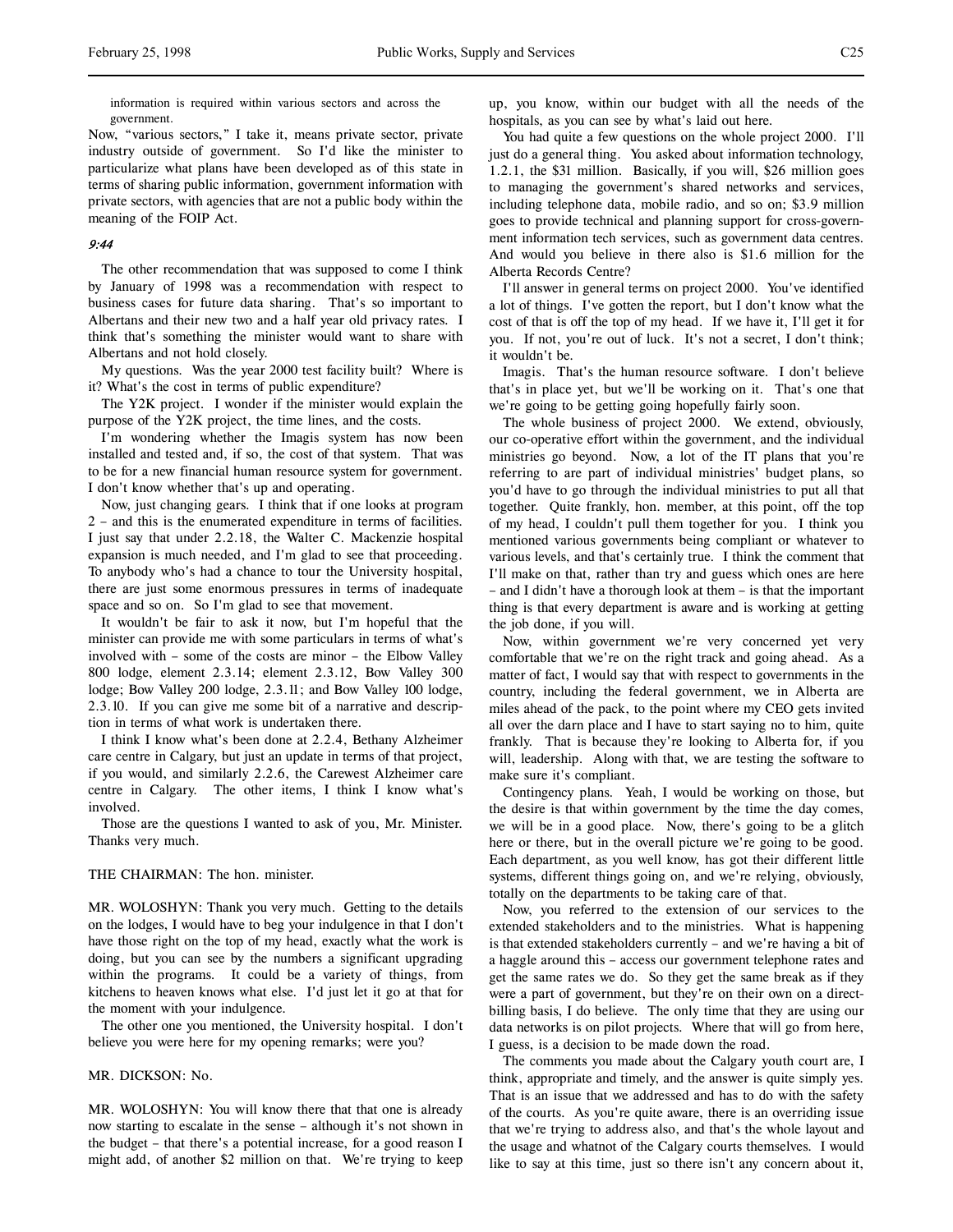that some of the justices were concerned, as you know, about the renovation of the Bowlen Building, that somehow the youth court would impact on the overall project. That's not the case. This is a stand alone for safety measures, and hopefully we'll get that thing done ASAP. We as a facility department probably had higher concerns than the justices themselves, I might add. But it is a very legitimate thing. That's on the go, as you can see, and will be finished soon.

In general terms, I think that if there's anything specific I missed, drop me a note or whatever, and I'll try and get back to you.

THE CHAIRMAN: Thank you, Mr. Minister.

The hon. Member for Edmonton-Gold Bar.

9:54

MR. MacDONALD: Thank you, Mr. Chairman. Mr. Minister, in your business plan you talk about property development and that you're going to continue to implement the facility upgrading plan for seniors' lodges. Everyone this evening has talked about seniors' lodges. This is to address life safety, building code, mechanical, electrical, and building envelope requirements. Now, am I to understand that some of these lodges – and I believe there are 85 of them – are not going to receive money this year? These 85 lodges are not all that you have in your jurisdiction. How many of those are operating outside of today's applicable building, fire, electrical codes? I have some concerns about that. Some of them, I would assume, are quite old. Two are located in my constituency, and I see they're receiving \$60,000 and \$40,000 respectively. Is it your plan to over a period of time bring them up to the 1995 National Building Code?

Also, while I'm in the business plan here, on page 320 you have revenue from premiums, fees, and licences. You're hoping to get it close to 2 and a half million dollars. Could you give us a breakdown of precisely what these premiums, fees, and licences are, please?

Getting back to the subject of property development, I guess in the fall sometime your department inherited the Maple Leaf site in the northeast corner of the city. I would like to say that in dealing with your department and your staff, in particular Mr. Hook, they have been very helpful in providing me with access to this site so that I can possibly stand up and speak out for the taxpayers, who lost \$209 million over the years in that facility. Now, what are your plans? Is there an engineering firm that has been hired to give an audit on the structural integrity of that entire facility? If they have been hired, when are we going to hear? We all hear about how this wall is going to collapse, how this plant is 91 years old, how parts of it are not 91 years old, that parts of the floor are sagging. When are we going to know once and for all what your department's plans are for this facility?

You all know we lost 950 jobs in that. The land is still there. Before Christmas the Premier said that he was going to get on this issue. You and the minister of Advanced Education and Career Development were going to be working together to pursue this issue. I'm very anxious to find out about this.

Also, the lease. There seems to be secrecy involving the lease of this facility to Maple Leaf Foods. The Provincial Treasurer seems to think there is, and he seems to think it's a matter of confidentiality between his department and Maple Leaf Foods. Now, this lease, I'm to understand, is to be signed on a month-tomonth basis. I saw today that the removal of equipment is going ahead at a slow but steady rate, and to your department's credit your staff are there to ensure that the building is not harmed in

any way. There are a few things that are awry, but I don't think that with the nature of the equipment and the cumbersome way it's handled . . .

THE CHAIRMAN: I wonder if the discussions could go at a lower level so that we can hear the questioner. Thank you. Edmonton-Gold Bar, sorry for interrupting.

# MR. MacDONALD: That's fine. Thank you, Mr. Chairman.

Getting back now to Maple Leaf. What exactly will happen with this lease? Are you going to try to ensure that there is another hog processor attracted to the area? Are you going to demolish the building? I see in program 4 in last year's budget there was a \$200,000 allotment of money for miscellaneous demolition. Well, I know there's a lot of demolition going on up there, but that's not going to cover it. That's not even going to start. What are your plans? We the citizens of this city need to know what precisely your plans are for this facility.

The Treasury Department is transferring funds. Last night we talked about this briefly. The lease revenue there last year was \$209,000. It's gone down this year apparently to \$150,000. There's a column there: \$57,000 from the lease revenue. Has that been transferred to Public Works to pay for your staff, or is that transferred to Public Works to pay for an engineering audit? What is it? I want to know, please.

### THE CHAIRMAN: Hon. minister.

MR. WOLOSHYN: Thank you very much, Mr. Chairman. First of all, I'd like to comment on the lodge upgrading. Part of the money, yes, goes to upgrading to meet current code requirements. Usually the general rule of thumb, unless the lodge is too old, is that with respect to codes there is not a change unless there's a change in usage and there isn't a violation. So basically what we're doing overall is making the lodges more comfortable and safer for the occupants, if you will. But it's not a great big worry about codes, because, let's face it, the codes from before the buildings were built aren't exactly all bad. Where it's appropriate, we upgrade, and certainly if there's a safety issue, we do. That program, I hope, continues to go well. As indicated by some of your colleagues and certainly some of mine, that's a very, very positive program.

I'll make a few comments and try to hit your questions on Maple Leaf. The first portion of Maple Leaf, which is the main plant and the shop area, if you're familiar with it, probably the part that you toured, was built over an 11-year period from 1909 to 1919. Some other parts of the plant that extend beyond the chutes and whatnot were built over a 20-year period from 1920 to 1939. The one-storey rim around the main seven-storey building was built over a nine-year period between 1940 and 1949. The powerhouse came into play between 1950 and '59 on an ongoing basis. Then the processing part is another chunk tagged on, which would be the southeast, and came into play between 1960 and '69. The hog pens, if you want to call them that, were put in there over a 10-year period between 1970 and '79, and the socalled distribution centre, that is right up front, was put on in 1982. So you can almost pick whatever year you want and apply it to that plant for an age factor.

Going directly to the questions that you had, as I recall them, first of all there haven't been any money transfers to us that I'm aware of. But if there were, I'll let you know. It's no big deal if there were. We're looking after that. With respect to the lease, at the moment we're managing the lease. You are fully